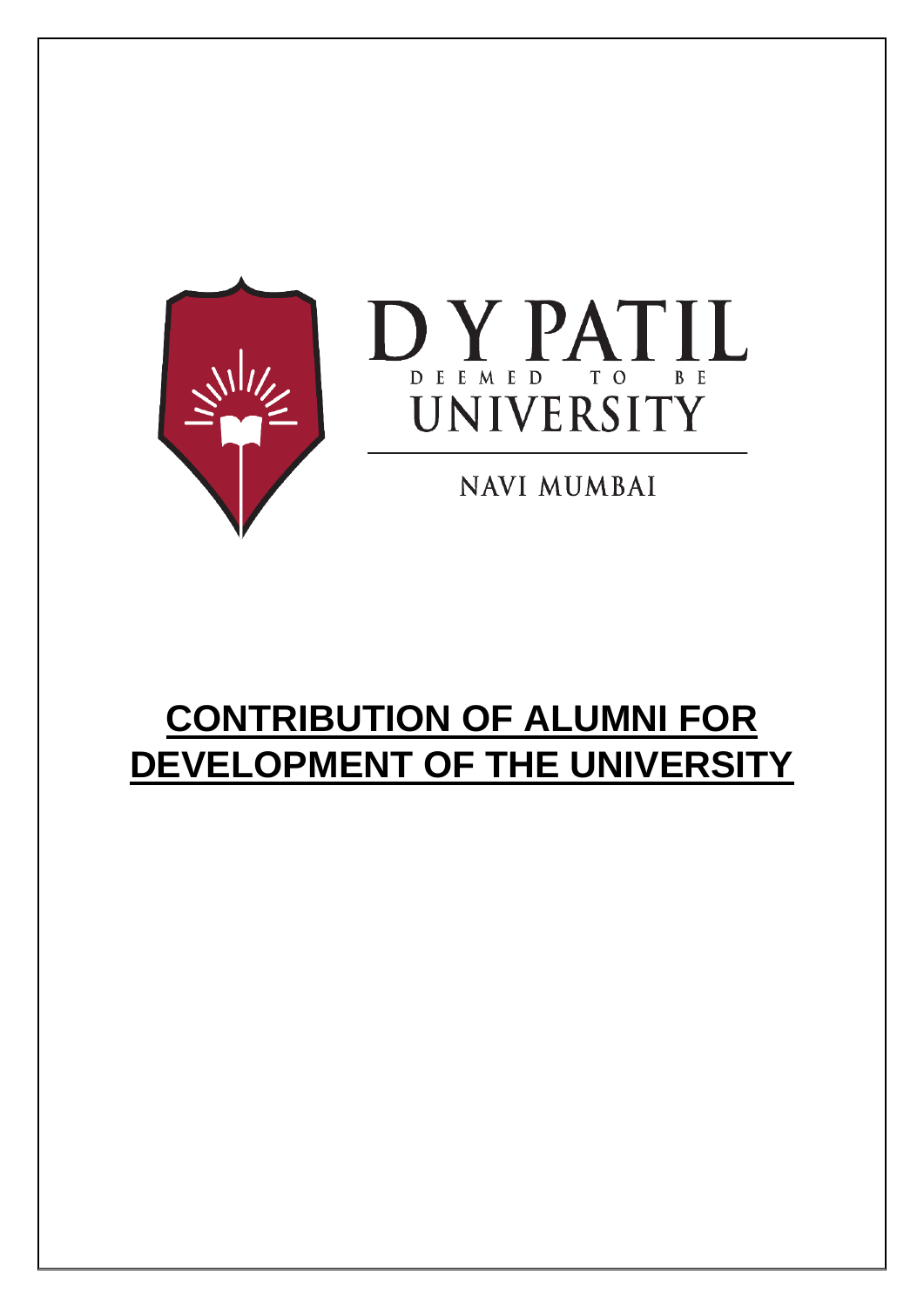

#### **Introduction**

The involvement of alumni in providing voluntary support and assistance to their university is crucial to sustaining and expanding the development of the university. By setting up channels that facilitate close relationships between alumni, students and the university, it offers significant benefits in enhancing the student experience while at university. Each alumnus experiences being a student to become a unique and diverse graduate, so all alumni have the opportunity to collaborate with the university in a variety of ways and standards.

#### **Role model and inspiration**

Alumni are an effective role model and can be easily accepted by students. As alumni return in support of the university, they bring with them credibility and ownership as part of a successful university, breathe the same air and face the same challenges that students face. Students can easily accept as guidance and inspiration the experiences shared with alumni in time management, financial management, self-discipline and character development or career management. In this way, alumni can help build trust, improve motivation and develop the right culture that the university wants to convey to its students.





**REGISTRAR** D. Y. PATIL DEEMED TO BE UNIVERSITY NERUL, NAVI MUMBAI - 400706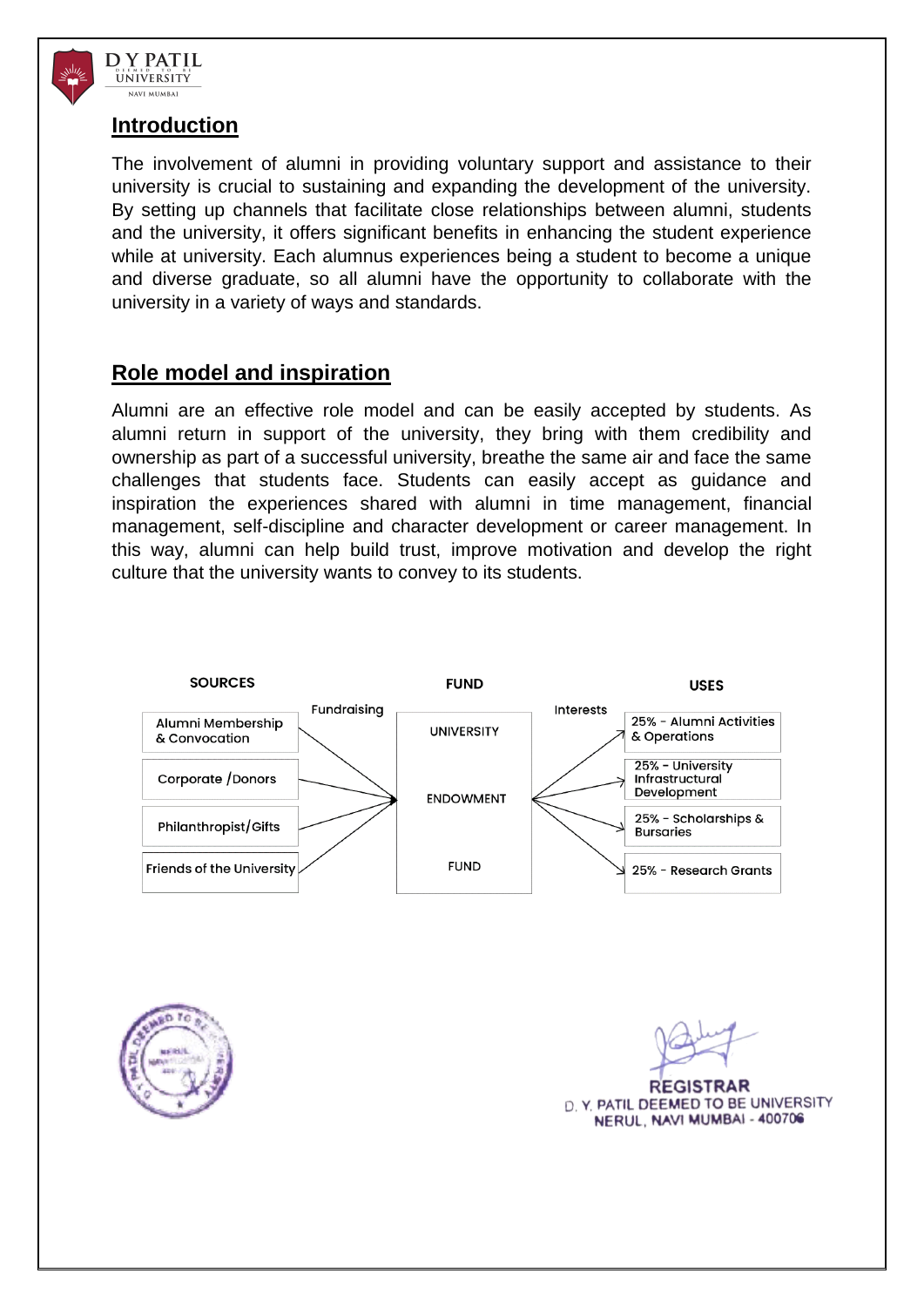

#### **Career mentor**

Competition for entry into the workforce is becoming more intense as there are more graduates than a limited number of job openings. Job availability is very important in some sectors. During the final year of their studies, students should seriously consider their career prospects. This is the perfect time to guide students about their career opportunities in the alumni industry and to open the channel for student approval by gaining practical education or work experience in institutions where alumni live. Alumni are a reference to relevant faculty in meeting the needs of students and graduates in getting work in selected fields. The curriculum at the university can be improved to suit the work aspirations of the students.

#### **Providing Expertise**

In addition, alumni can contribute to the development of new study programs at the university by providing their expertise in their business. Alumni can collaborate as guest lecturers, advisors on committees, industry experts, and collaborative partners on projects with the university. It enhances his alma mater development. It gives the university the opportunity to improve in a particular industry by applying principles that have been analysed and tested with other industry experts. Success in knowledge transfer further enhances the capacity and reputation of the university with national and international importance.

#### **Opportunity To Access Professional Development**

The successful Senior Alumni Association is a highly effective medium not only for university graduates but also for young alumni. When the alumni association is successful and recognizable from the corporate world, industry and the wider community, it can build a strong network within the university as well as build confidence in the university's young alumni. It helps to gain development opportunities. His profession and professionalism. Currently, many universities are committed to providing continuing education that will help improve the careers of working graduates by offering postgraduate courses to first- or second-class honorary alumni.



**REGISTRAR** D. Y. PATIL DEEMED TO BE UNIVERSITY NERUL, NAVI MUMBAI - 400706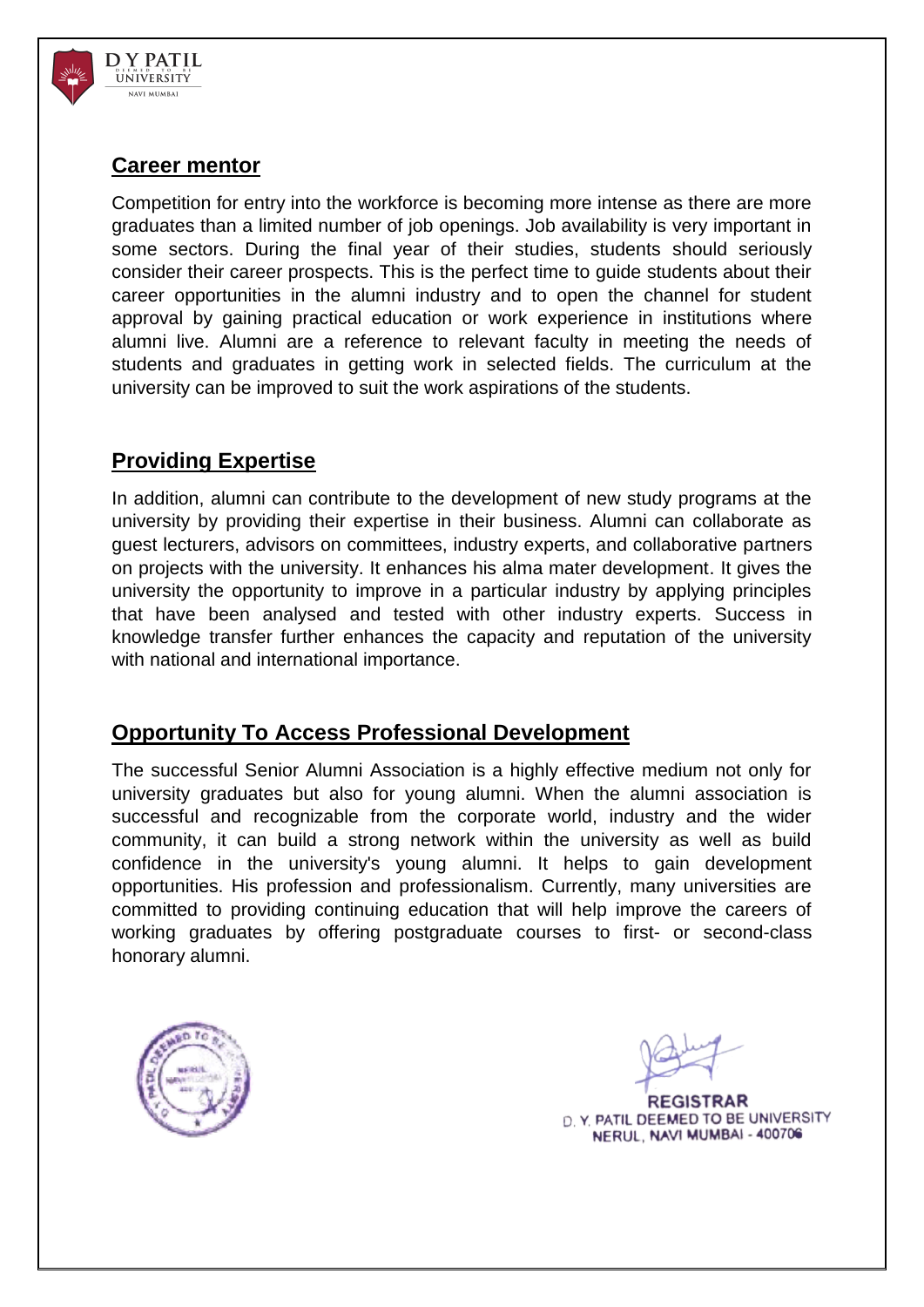

#### **Improve Student Recruitment Efforts**

Alumni can encourage students, especially their family members and friends, to consider their university as an institution that offers higher education. Alumni can also show students how to participate in the work field after completing their studies. University experience and the success of alumni in their work can be important factors in students choosing a university. In addition, there may be volunteer alumni ambassadors who are actively involved in student recruitment efforts undertaken by university faculty. The initiative will be implemented nationally, regionally and internationally depending on the ability and status of the alumni.

#### **Increase Efforts In Collecting Funds**

Alumni, especially financially stable seniors, can reduce the financial burden on underprivileged students at university. It is like lighting a candle, which has a meaningfully positive effect on the lives of the students. The Harvard University's fundraiser also promotes the establishment of the Active Alumni Union Scholarship, supports student activities, promotes cultural events and clubs and associations, assists in the establishment of infrastructure for people with disabilities , and innovative reforms at the University. Endowment funds can sponsor important programs, scientific research innovations and support hundreds of professors in various fields of academia.

#### **Support The University's Reputation**

Alumni's opinions and positive statements regarding their university through the media or other physical or social means support the university's reputation. This affects the community due to the public perception that alumni are more aware of the challenges facing the university after working for many years at the university. Alumni who have successfully served in a variety of fields domestically or internationally attest to the quality and impact of the University's academic program, research and community. The more effective the alumni position in their work, the greater the recognition community at a particular university.



**REGISTRAR** D. Y. PATIL DEEMED TO BE UNIVERSITY NERUL, NAVI MUMBAI - 400706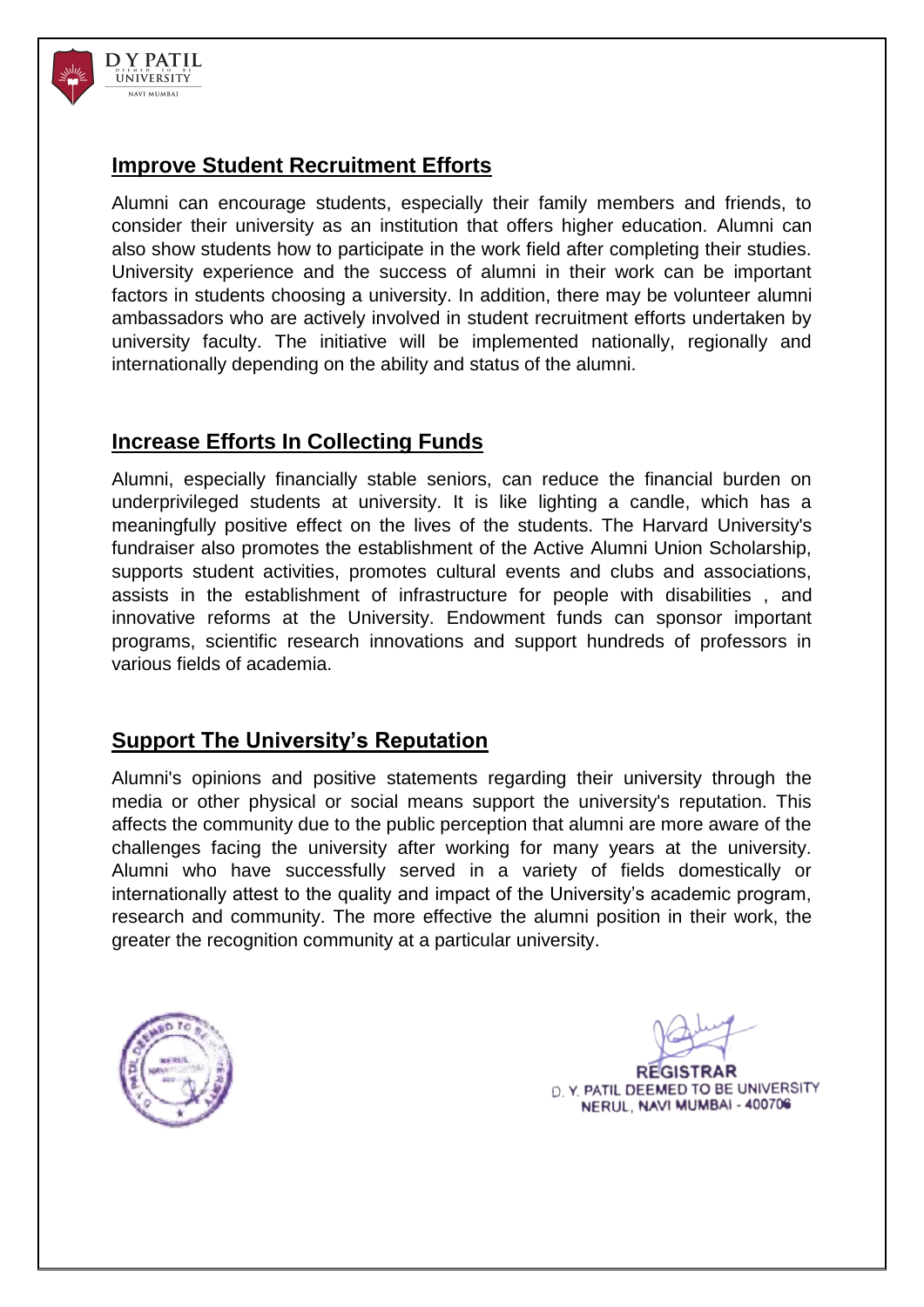# ALUMNI CONTRIBUTION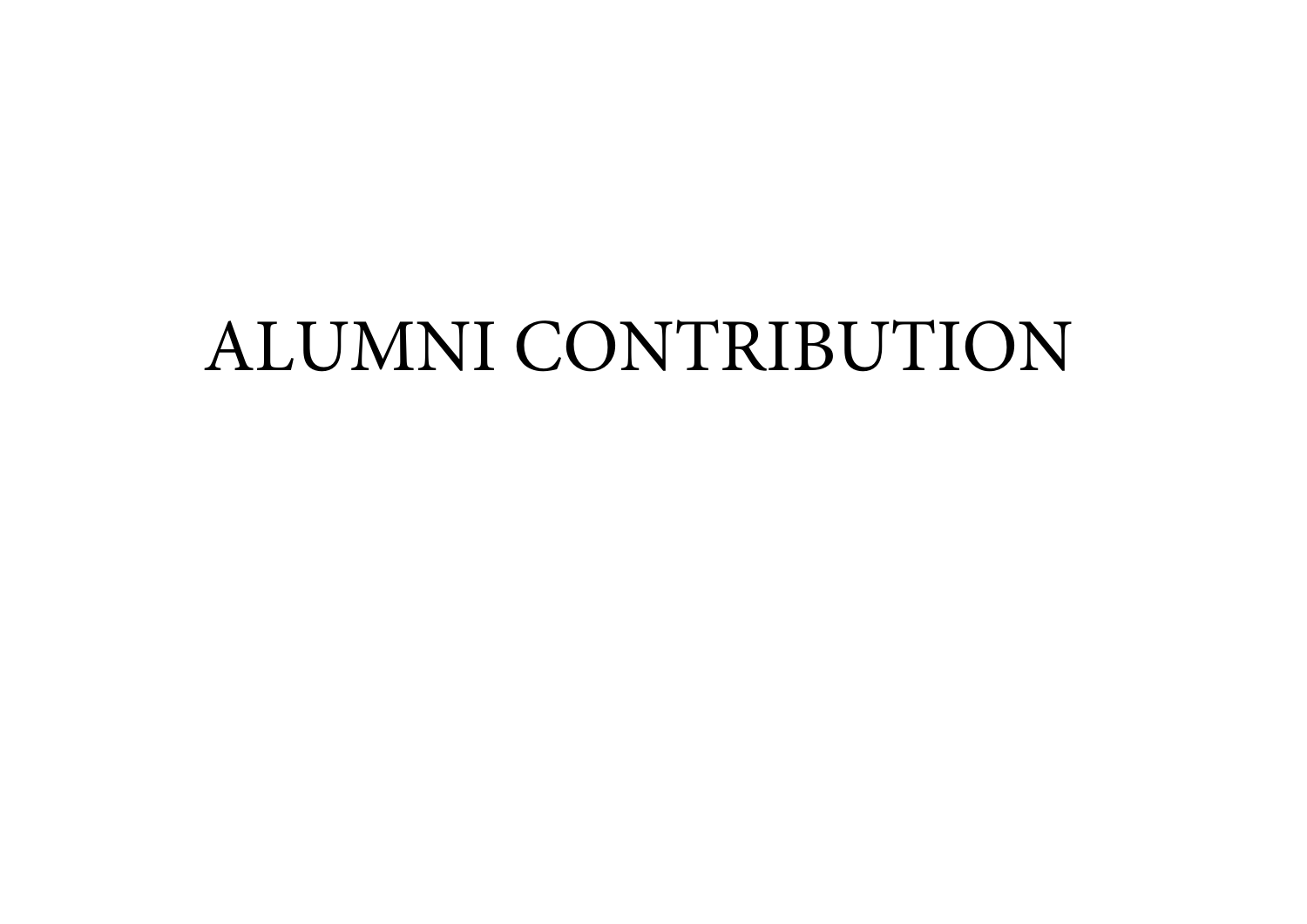

| Year    | <b>Name of the School</b> | <b>Name of the Alumni</b>                                                                      | <b>Contributed for</b><br><b>Financial/Kind, Donation of</b><br><b>Books/Journals/Volumes,</b><br><b>Student Placements, Student</b><br><b>Exchange, Institutional</b><br><b>Endowments</b> | <b>Remark</b>                                                      |
|---------|---------------------------|------------------------------------------------------------------------------------------------|---------------------------------------------------------------------------------------------------------------------------------------------------------------------------------------------|--------------------------------------------------------------------|
| 2020-21 | Architecture              | Ayushi Wajpe                                                                                   | Financial/Kind                                                                                                                                                                              | Sanitizer spray with stand                                         |
| 2020-21 | Architecture              | Madiha Shaikh                                                                                  |                                                                                                                                                                                             | Two Books: Kevin Lynch-The<br>image of The city                    |
|         |                           |                                                                                                | books /Journals/ volumes                                                                                                                                                                    | and Meta/Arch                                                      |
| 2020-21 | Dentistry                 | Dr. Nitin Gadhia                                                                               | books/Journals/volumes                                                                                                                                                                      | 12 books were donated                                              |
| 2020-21 | Dentistry                 | Roshini Jaiswal                                                                                | books /Journals/ volumes                                                                                                                                                                    | 1 book was donated                                                 |
| 2020-21 | Ayurveda                  | <b>UG Batch (2015-16)</b>                                                                      | Financial/Kind                                                                                                                                                                              | Dhanawantari Murti                                                 |
| 2020-21 | Medicine                  | Dr Ruchita Hasija, Dr.<br>Saloni Bhatia, Dr.Faaria Ali,<br>Dr.Krupa Ajmera, Dr.<br>Amita Nayak | Financial/Kind                                                                                                                                                                              | Donated chairs for dermatology<br>department                       |
| 2020-21 | Medicine                  | Dr Palak Sheth                                                                                 | Financial/Kind                                                                                                                                                                              | Dermoscope for OPD clinic                                          |
| 2020-21 | Medicine                  | Dr Harsh Tahiliani                                                                             | books /Journals/ volumes                                                                                                                                                                    | Donated book-Weedon's skin<br>pathology book for<br>histopathology |
| 2020-21 | Medicine                  | Dr Niraj                                                                                       | books /Journals/ volumes                                                                                                                                                                    | Donated books for central<br>librarory                             |
| 2020-21 | Medicine                  | Dr Ketan Pakhale                                                                               | <b>Institutional Endowments</b>                                                                                                                                                             | Resource person : Speaker in<br>meditalks care that never quits    |
| 2020-21 | Medicine                  | Dr. Bharati Vivek Nalgirkar                                                                    | <b>Institutional Endowments</b>                                                                                                                                                             | <b>Excellance in Physiology Award</b>                              |
| 2020-21 | Medicine                  | Dr. Rajiv Rao.                                                                                 | <b>Institutional Endowments</b>                                                                                                                                                             | Gold medal for MD Pathology                                        |



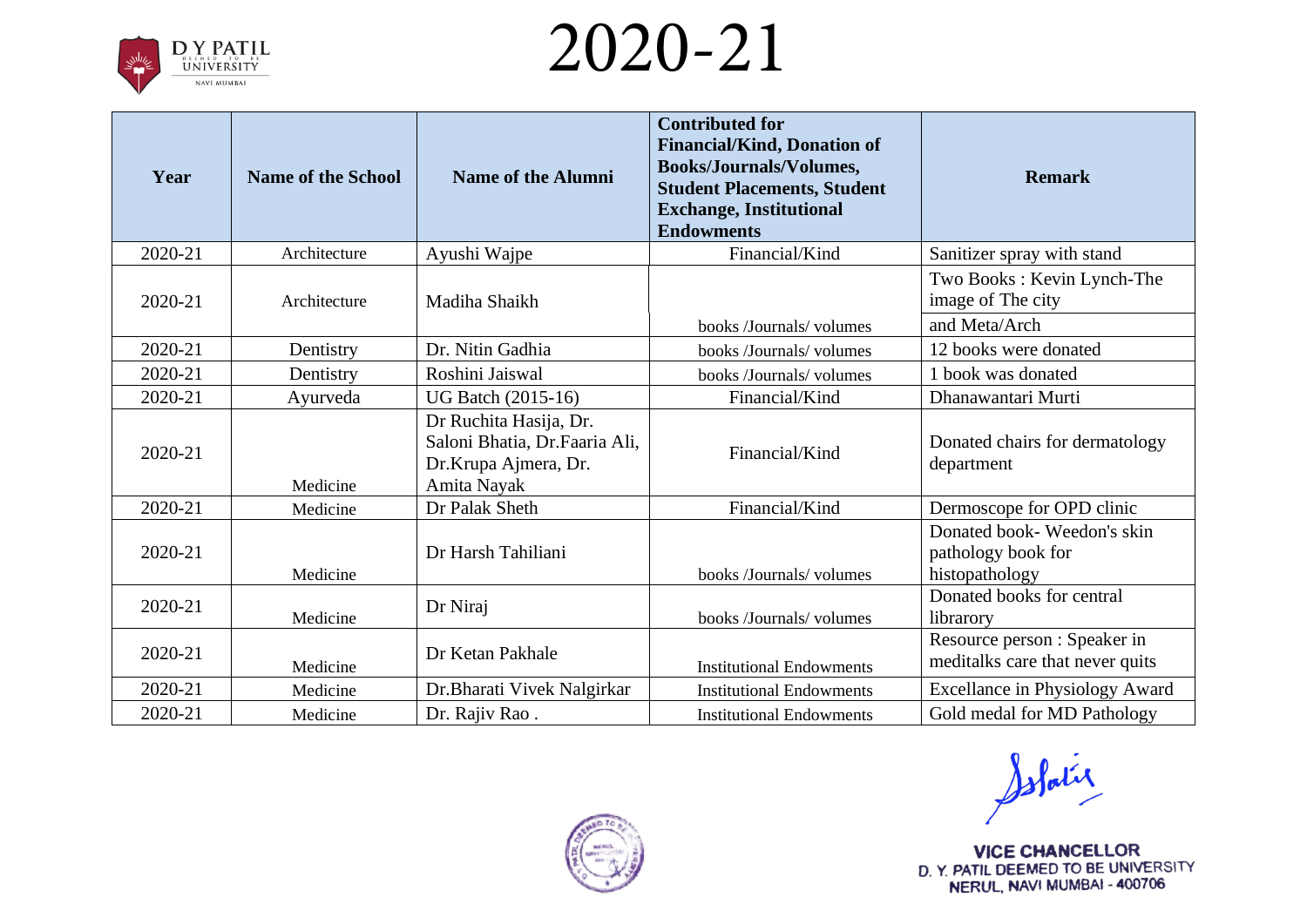

| 2020-21   | <b>Nursing</b>                                          | 4th Year Basic B. Sc<br>Nursing 2017-2021 Batch,<br>2nd Year P. B. B. Sc 2019-<br>2021 Batch and 2nd Year<br>M. Sc. Nursing 2019-2021<br><b>Batch Students</b> | Financial/Kind                  | Laptop                                       |
|-----------|---------------------------------------------------------|----------------------------------------------------------------------------------------------------------------------------------------------------------------|---------------------------------|----------------------------------------------|
| 2020-21   | <b>Nursing</b>                                          | 4th Year Basic B. Sc<br>Nursing 2016-2020 Batch,<br>2nd Year P. B. B. Sc 2018-<br>2020 Batch and 2nd Year<br>M. Sc. Nursing 2018-2020<br><b>Batch Students</b> | Financial/Kind                  | <b>Cricket Game Accessories</b>              |
| 2020-2021 | <b>Occupational Therapy</b>                             | The students of the 2016<br>batch                                                                                                                              | Financial/Kind                  | puzzle games for the Mental<br>Health OT OPD |
| 2020-21   | Hospitality and<br><b>Tourism Studies</b>               | Kamaljeet Kaur                                                                                                                                                 | Financial/Kind                  | 5 Library Cupboard                           |
| 2020-21   | Hospitality and<br><b>Tourism Studies</b>               | Sara Kadri                                                                                                                                                     | Financial/Kind                  | Sanitizer Spray Machine,<br>sanitizers, Mask |
| 2020-21   | Hospitality and<br><b>Tourism Studies</b>               | Ashana Shetty                                                                                                                                                  | <b>Institutional Endowments</b> | <b>Valued Added Course</b>                   |
| 2020-21   | School of<br>Biotechnology and<br><b>Bioinformatics</b> | Dr Nilima Shivale                                                                                                                                              | books /Journals/ volumes        | <b>Book</b>                                  |



Solatie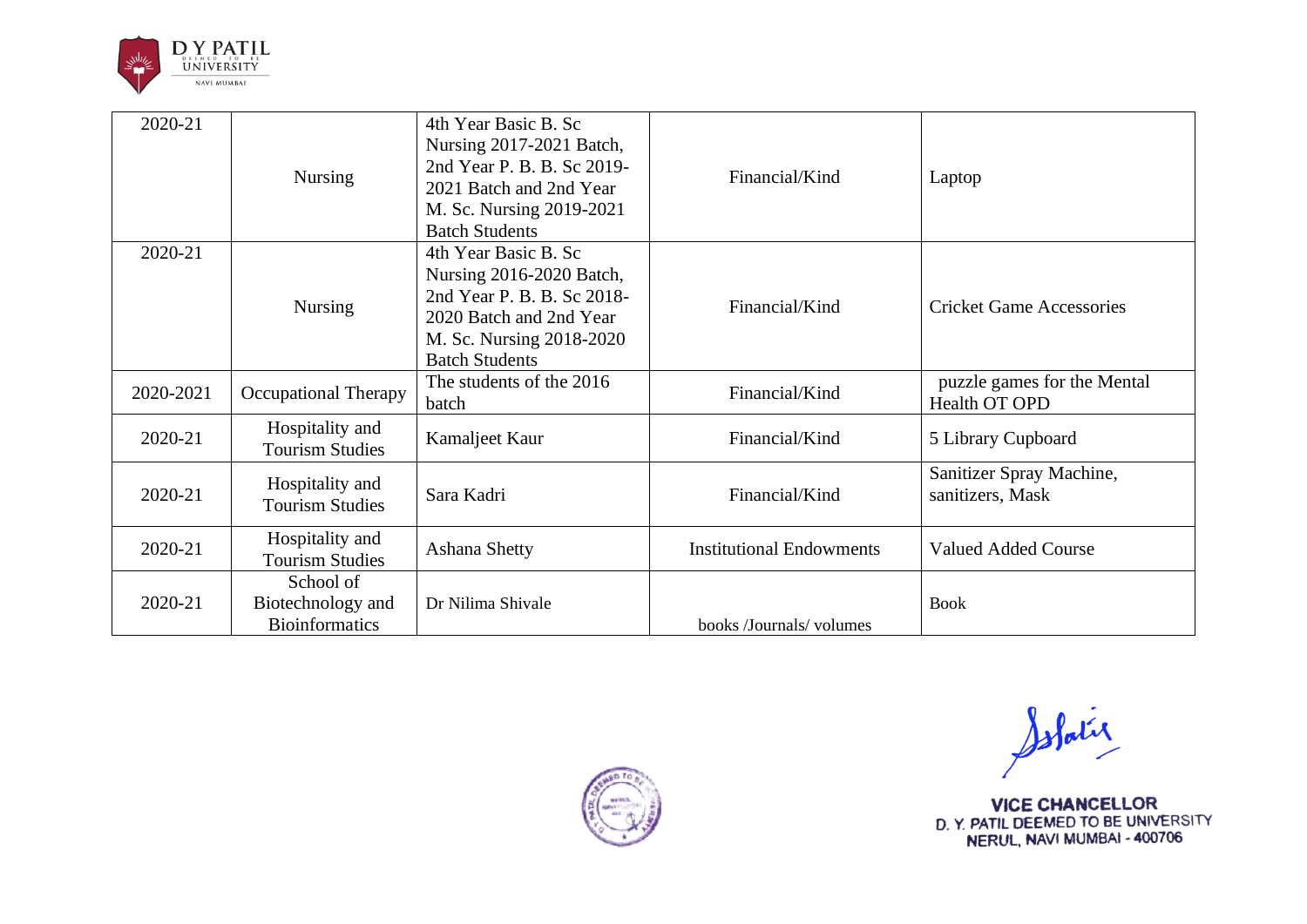

| Year    | Name of the<br><b>School</b> | <b>Name of the Alumni</b>      | <b>Contributed for Financial/Kind,</b><br><b>Donation of</b><br><b>Books/Journals/Volumes, Student</b><br><b>Placements, Student Exchange,</b><br><b>Institutional Endowments</b> | <b>Remark</b>                                                                                       |
|---------|------------------------------|--------------------------------|-----------------------------------------------------------------------------------------------------------------------------------------------------------------------------------|-----------------------------------------------------------------------------------------------------|
| 2019    | Dentistry                    | Dr. Sumeet Shinde              | Books/Journals/Volumes                                                                                                                                                            | 7 Books                                                                                             |
| 2019    | Dentistry                    | Samruddhi Sankhe               | Books/Journals/Volumes                                                                                                                                                            | 4 Books                                                                                             |
| 2019    | Dentistry                    | Dr. Pooja Jagtiani             | Books/Journals/Volumes                                                                                                                                                            | 38 Books                                                                                            |
| 2019    | Dentistry                    | Alreem Khan                    | Books/Journals/Volumes                                                                                                                                                            | 1 Books                                                                                             |
| 2019-20 | Ayurveda                     | Dr.Arjuna Sawant               | <b>Institutional Endowments</b>                                                                                                                                                   | Lecture                                                                                             |
|         | Ayurveda                     | PG Batch (2017-18)             | Kind                                                                                                                                                                              | Mask & Sanitiser                                                                                    |
| 2019-20 | Medicine                     | Dr. Bharati Vivek<br>Nalgirkar | Financial/Kind                                                                                                                                                                    | Donated Hig Frequency Nasal<br>Canula Machine worth Rs,<br>3,00,000                                 |
| 2019-20 | Medicine                     | Dr.Bharati Vivek<br>Nalgirkar  | Financial/Kind                                                                                                                                                                    | Sponsored Treatment of<br><b>COVID</b> positive Patient worth<br>Rs 1,00,000                        |
| 2019-20 | Medicine                     | Dr. Deepali Vidhate            | Financial/Kind                                                                                                                                                                    | Donated Body Fat Analyser &<br>auto pippets worth Rs Rs<br>10,000                                   |
| 2019-20 | Medicine                     | Dr.Bharati Vivek<br>Nalgirkar  | Financial/Kind                                                                                                                                                                    | Sponsorship to students taking<br>part in National Quiz<br>Competition each year worth<br>Rs 30,000 |
| 2019-20 | Medicine                     | Dr Arindham<br>Chattopadhyay   | Books/Journals/Volumes                                                                                                                                                            | Donated books for central<br>librarory                                                              |
| 2019-20 | Medicine                     | Dr. Arham Peerzada             | Books/Journals/Volumes                                                                                                                                                            | Donated Parks Textbook of<br><b>Community Medicine</b>                                              |
|         |                              | 20.70                          |                                                                                                                                                                                   |                                                                                                     |

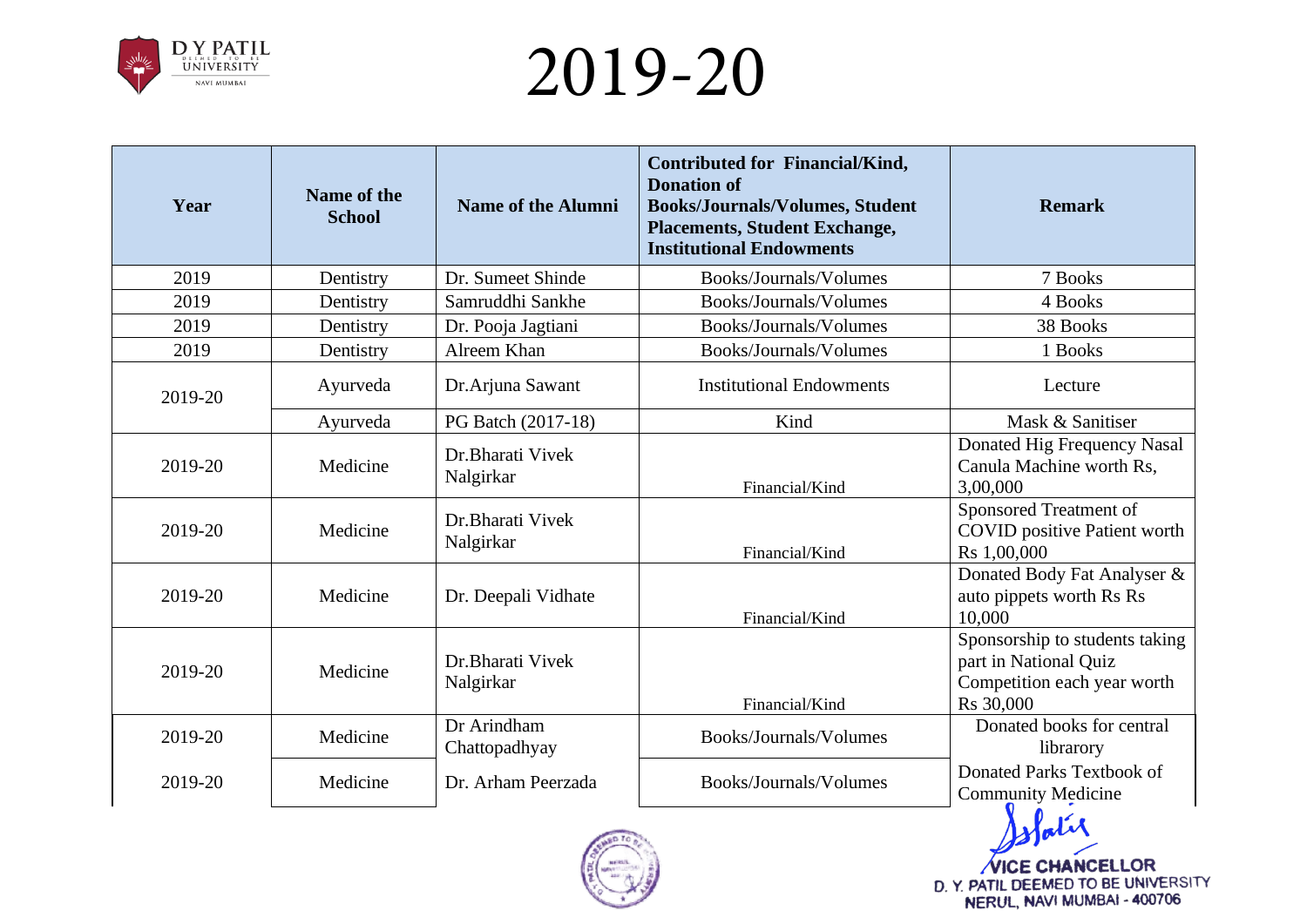

| 2019-20   | Medicine   | <b>MD Pathology Batch</b><br>2016 | Books/Journals/Volumes          | Donated Diagnostic<br>Histopathology of Tumor                                                                                                                    |
|-----------|------------|-----------------------------------|---------------------------------|------------------------------------------------------------------------------------------------------------------------------------------------------------------|
| 2019-20   | Medicine   | Dr. Bhavika Verma                 | <b>Institutional Endowments</b> | Resource person : Speaker in<br>a Webinar on Approach<br>towards COVID-19 patients                                                                               |
| 2019-20   | Medicine   | Dr. Bhavika Verma                 | <b>Institutional Endowments</b> | Resource person : Speaker in<br>a Webinar on Post lockdown<br><b>OPD</b> Management                                                                              |
| 2019-20   | Medicine   | Dr. Amit Nagpal                   | <b>Institutional Endowments</b> | Resource person : Speaker in<br>a Webinar on Management of<br>$CAP - "A new key to an old$<br>door                                                               |
| 2019-20   | Medicine   | Dr. Amit Nagpal                   | <b>Institutional Endowments</b> | Resource person : Speaker in<br>a Webinar on epidemiology,<br>signs and symptoms of<br>COVID-19 and role of<br>clarithromycin in COVID-19<br>management protocol |
| 2019-20   | Medicine   | Dr. Rajiv Rao.                    | <b>Institutional Endowments</b> | Gold medal for MD<br>Pathology                                                                                                                                   |
| 2019-20   | Medicine   | Dr.Bharati Vivek<br>Nalgirkar     | <b>Institutional Endowments</b> | <b>Excellance in Physiology</b><br>Award                                                                                                                         |
| 2019-2020 | Management | Dr.Alpana                         | <b>Institutional Endowments</b> | Visiting faculty                                                                                                                                                 |
| 2019-2020 | Management | Dr.Neetu Singh                    | <b>Institutional Endowments</b> | Visiting faculty                                                                                                                                                 |
| 2019-2020 | Management | Dr.Neetu Bhardwaz                 | <b>Institutional Endowments</b> | Visiting faculty                                                                                                                                                 |
| 2019-2020 | Management | Dr.Yamuna                         | <b>Institutional Endowments</b> | Visiting faculty                                                                                                                                                 |
| 2019-2020 | Management | Mr.Hemant Kaushik                 | <b>Institutional Endowments</b> | Visiting faculty                                                                                                                                                 |
| 2019-2020 | Management | Mr.Arvind                         | <b>Institutional Endowments</b> | Visiting faculty                                                                                                                                                 |
| 2019-2020 | Management | Ms.Ragini                         | <b>Institutional Endowments</b> | Visiting faculty                                                                                                                                                 |
| 2019-2020 | Management | Dr.Shadab Khan                    | <b>Institutional Endowments</b> | Visiting faculty                                                                                                                                                 |

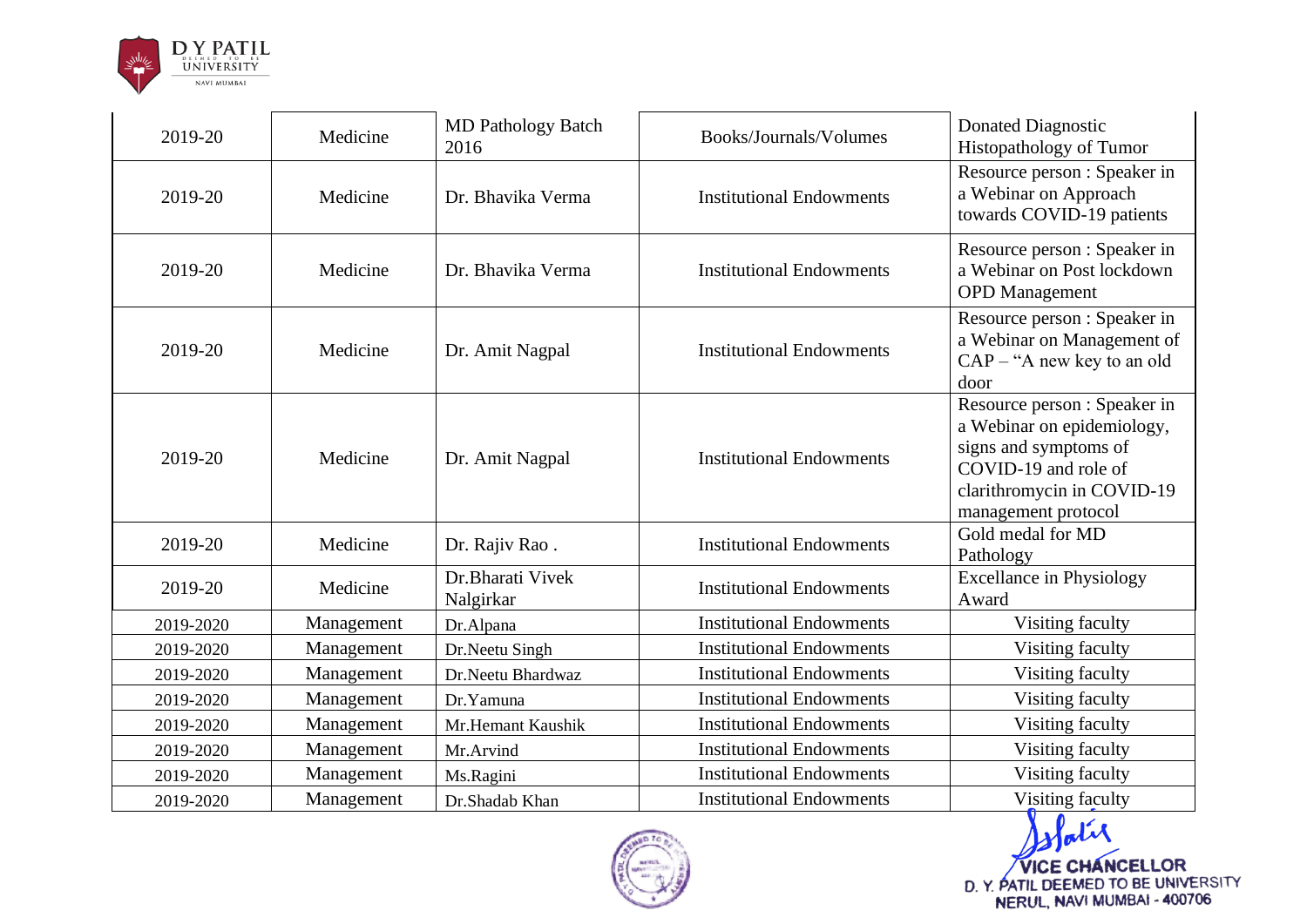

| 2019-2020 | Management                                              | Ms.Trupti Desai                                                                                                                                                  | <b>Institutional Endowments</b> | Visiting faculty                                                 |
|-----------|---------------------------------------------------------|------------------------------------------------------------------------------------------------------------------------------------------------------------------|---------------------------------|------------------------------------------------------------------|
| 2019-20   | Nursing                                                 | 4th Year Basic B. Sc<br>Nursing 2015-2019<br>Batch, 2nd Year P. B. B.<br>Sc 2017-2019 Batch and<br>2nd Year M. Sc.<br>Nursing 2017-2019<br><b>Batch Students</b> | Financial/Kind                  | <b>Water Cooler</b>                                              |
| 2019-2020 | Occupational<br>Therapy                                 | The students of the 2015<br>batch                                                                                                                                | Financial/Kind                  | A balance board to the<br>paediatric OT OPD                      |
| 2019-20   | Hospitality and<br><b>Tourism Studies</b>               | Sahib Singh                                                                                                                                                      | Financial/Kind                  | Sponsor kitchen equipment<br>and cutlery                         |
| 2019-20   | Hospitality and<br><b>Tourism Studies</b>               | <b>Rahul Roy</b>                                                                                                                                                 | Financial/Kind                  | 10 computers for IT lab                                          |
| 2019-20   | Hospitality and<br><b>Tourism Studies</b>               | <b>Vishal Shirke</b>                                                                                                                                             | Financial/Kind                  | Computers, kitchen<br>equipment for lab and books<br>for library |
| 2019-20   | School of<br>Biotechnology and<br><b>Bioinformatics</b> | Dr. Kanchanlata Tungare                                                                                                                                          | Books/Journals/Volumes          | <b>Book</b>                                                      |
| 2019-20   | School of<br>Biotechnology and<br><b>Bioinformatics</b> | Dr. Manish Bhat                                                                                                                                                  | Books/Journals/Volumes          | <b>Book</b>                                                      |
| 2019-20   | School of<br>Biotechnology and<br><b>Bioinformatics</b> | Dr. Reshama Pol                                                                                                                                                  | Books/Journals/Volumes          | <b>Book</b>                                                      |
| 2019-20   | School of<br>Biotechnology and<br><b>Bioinformatics</b> | Dr.Mala Parab                                                                                                                                                    | Books/Journals/Volumes          | <b>Book</b>                                                      |



Water VICE CHANCELLOR<br>D. Y. PATIL DEEMED TO BE UNIVERSITY<br>NERUL, NAVI MUMBAI - 400706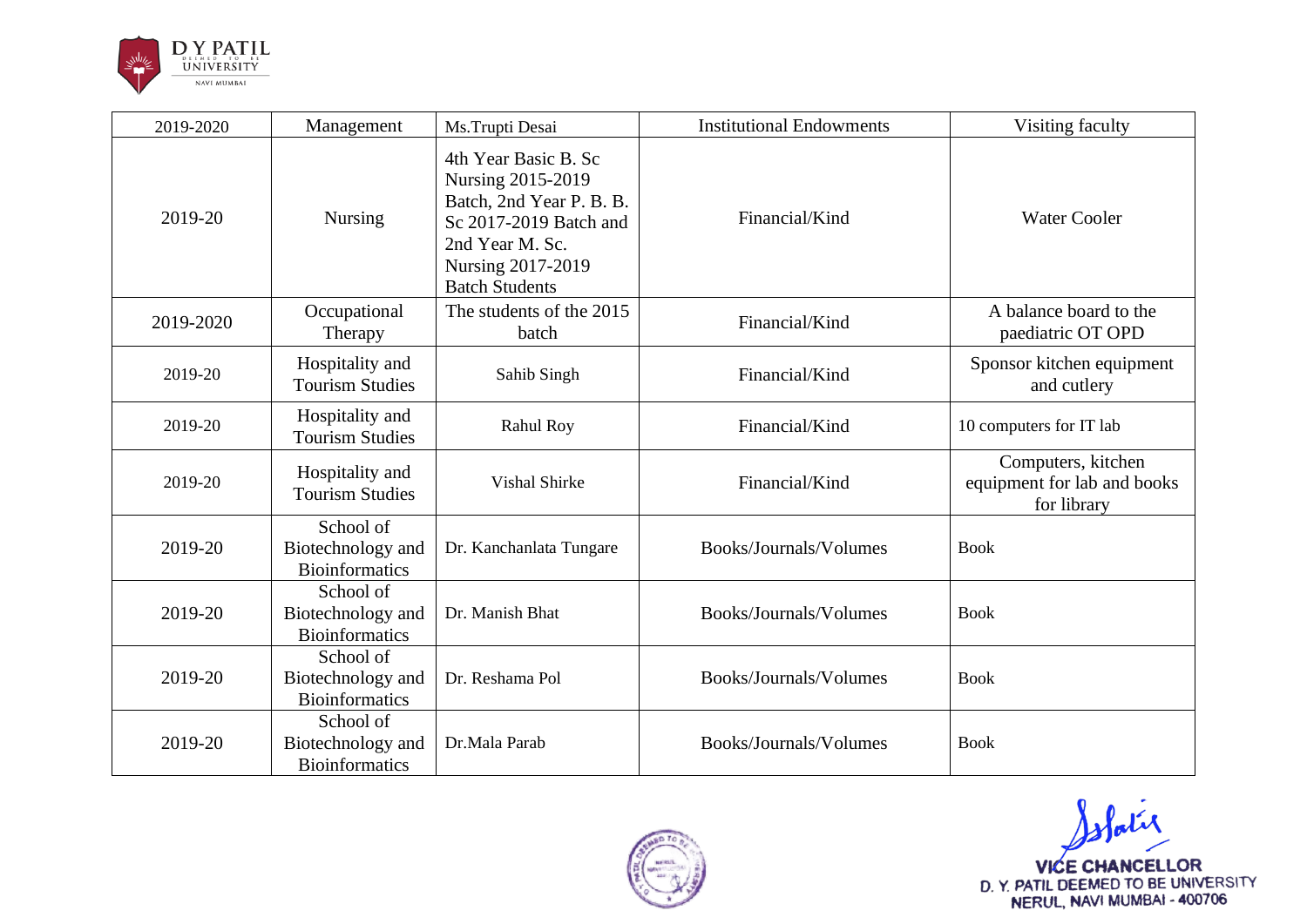

| 2019-20 | School of<br>Biotechnology and<br><b>Bioinformatics</b> | Dr.Mala Parab          | Books/Journals/Volumes | <b>Book</b> |
|---------|---------------------------------------------------------|------------------------|------------------------|-------------|
| 2019-20 | School of<br>Biotechnology and<br><b>Bioinformatics</b> | Dr. Reshama Pol        | Books/Journals/Volumes | <b>Book</b> |
| 2019-20 | School of<br>Biotechnology and<br><b>Bioinformatics</b> | Dr. Sheetal Sonawdekar | Books/Journals/Volumes | <b>Book</b> |
| 2019-20 | School of<br>Biotechnology and<br><b>Bioinformatics</b> | Dr. Sheetal Sonawdekar | Books/Journals/Volumes | <b>Book</b> |
| 2019-20 | School of<br>Biotechnology and<br><b>Bioinformatics</b> | Yash Mantri            | Books/Journals/Volumes | <b>Book</b> |
| 2019-20 | School of<br>Biotechnology and<br><b>Bioinformatics</b> | Yash Mantri            | Books/Journals/Volumes | <b>Book</b> |
| 2019-20 | School of<br>Biotechnology and<br><b>Bioinformatics</b> | Yash Mantri            | Books/Journals/Volumes | <b>Book</b> |
| 2019-20 | School of<br>Biotechnology and<br><b>Bioinformatics</b> | Yash Mantri            | Books/Journals/Volumes | <b>Book</b> |
| 2019-20 | School of<br>Biotechnology and<br><b>Bioinformatics</b> | Yash Mantri            | Books/Journals/Volumes | <b>Book</b> |
| 2019-20 | School of<br>Biotechnology and<br><b>Bioinformatics</b> | Yash Mantri            | Books/Journals/Volumes | <b>Book</b> |



slatie VICE CHANCELLOR<br>D. Y. PATIL DEEMED TO BE UNIVERSITY<br>NERUL, NAVI MUMBAI - 400706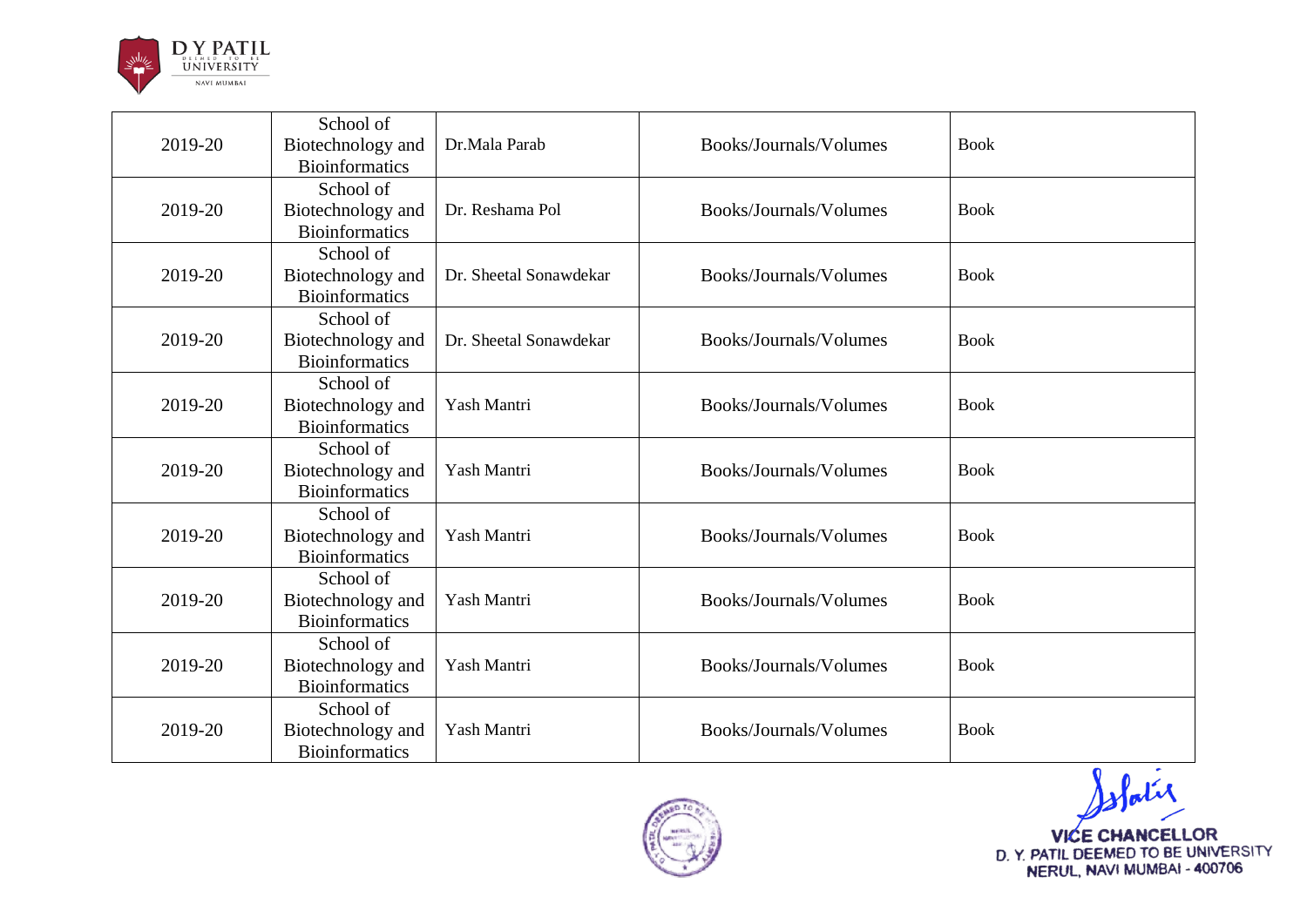

| 2019-20 | School of<br>Biotechnology and<br><b>Bioinformatics</b> | Yash Mantri        | Books/Journals/Volumes | <b>Book</b>                                                     |
|---------|---------------------------------------------------------|--------------------|------------------------|-----------------------------------------------------------------|
| 2019-20 | School of<br>Biotechnology and<br><b>Bioinformatics</b> | Yash Mantri        | Books/Journals/Volumes | <b>Book</b>                                                     |
| 2019-20 | School of<br>Biotechnology and<br><b>Bioinformatics</b> | Dr. Bhakti Mhatre  | Books/Journals/Volumes | <b>Book</b>                                                     |
| 2019-20 | School of<br>Biotechnology and<br><b>Bioinformatics</b> | Dr. Bhakti Mhatre  | Books/Journals/Volumes | <b>Book</b>                                                     |
| 2019-20 | School of<br>Biotechnology and<br><b>Bioinformatics</b> | Dr. Bhakti Mhatre  | Books/Journals/Volumes | <b>Book</b>                                                     |
| 2019-20 | School of<br>Biotechnology and<br><b>Bioinformatics</b> | Dr. Bhakti Mhatre  | Books/Journals/Volumes | <b>Book</b>                                                     |
| 2019-20 | School of<br>Biotechnology and<br><b>Bioinformatics</b> | Dr. Bhakti Mhatre  | Books/Journals/Volumes | <b>Book</b>                                                     |
| 2019-20 | School of<br>Biotechnology and<br><b>Bioinformatics</b> | Dr. Bhakti Mhatre  | Books/Journals/Volumes | <b>Book</b>                                                     |
| 2019-20 | School of<br>Biotechnology and<br><b>Bioinformatics</b> | Dr. Yadnya Parvate | Books/Journals/Volumes | <b>Book</b>                                                     |
| 2019-20 | D.Y. Patil<br>University, School<br>of Physiotherapy    | 4th BPT 2018-19    | Financial /Kind        | Purdue Peg Board<br>manufactured by Optimum<br><b>Solutions</b> |



VICE CHANCELLOR<br>D. Y. PATIL DEEMED TO BE UNIVERSITY<br>NERUL, NAVI MUMBAI - 400706

Patil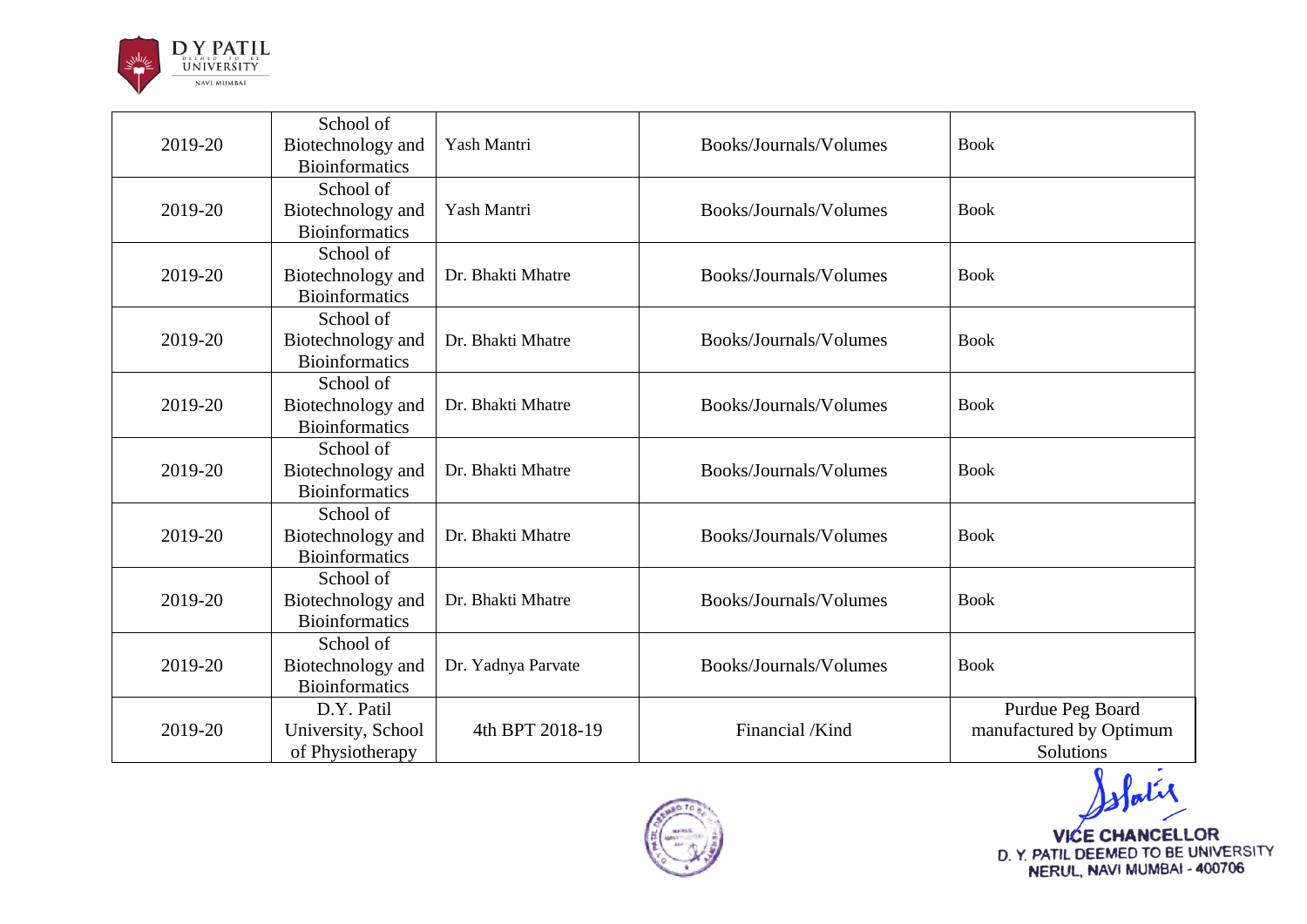

| Year    | <b>Name of the School</b> | <b>Name of the Alumni</b>   | Contributed for Financial/Kind,<br><b>Donation of</b><br><b>Books/Journals/Volumes, Student</b><br><b>Placements, Student Exchange,</b><br><b>Institutional Endowments</b> | <b>Remark</b>       |
|---------|---------------------------|-----------------------------|----------------------------------------------------------------------------------------------------------------------------------------------------------------------------|---------------------|
| 2018-19 | Dentistry                 | Dr. Harshada<br>Mendadkar   | <b>Students placement- Dr Sneha Rao</b><br><b>MDS Endodontics</b>                                                                                                          |                     |
| 2018-19 | Dentistry                 | Dr. Rucha Bhise Patil       | <b>Students placement- Dr Poojita</b><br><b>Shetty BDS</b>                                                                                                                 | $\overline{2}$      |
| 2018-19 | Dentistry                 | Dr. Arti Kapoor             | Students placement                                                                                                                                                         | $\overline{3}$      |
| 2018-19 | Dentistry                 | Dr. Daivat Bhatt            | <b>Books</b>                                                                                                                                                               | 15                  |
| 2018-19 | Dentistry                 | Dr. Snehal Thakkar          | <b>Books</b>                                                                                                                                                               | 9                   |
| 2018-19 | Dentistry                 | Dr. Kshama Chanda           | Students placement                                                                                                                                                         | $\overline{3}$      |
| 2018-19 | Dentistry                 | Dr. Nikita Ambegaokar       | Students placement                                                                                                                                                         | 3                   |
| 2018-19 | Dentistry                 | Dr. Puspak Jain             | Students placement                                                                                                                                                         |                     |
| 2018-19 | Ayurveda                  | Dr. Zaiba Sufiyan<br>Shaikh | Books/Journals/Volumes                                                                                                                                                     | <b>Books</b>        |
| 2018-20 | Ayurveda                  | <b>UG Batch (2014-15)</b>   | Financial/Kind                                                                                                                                                             | <b>Cricket Tool</b> |



slatie

**VICE CHANCELLOR** D. Y. PATIL DEEMED TO BE UNIVERSITY<br>NERUL, NAVI MUMBAI - 400706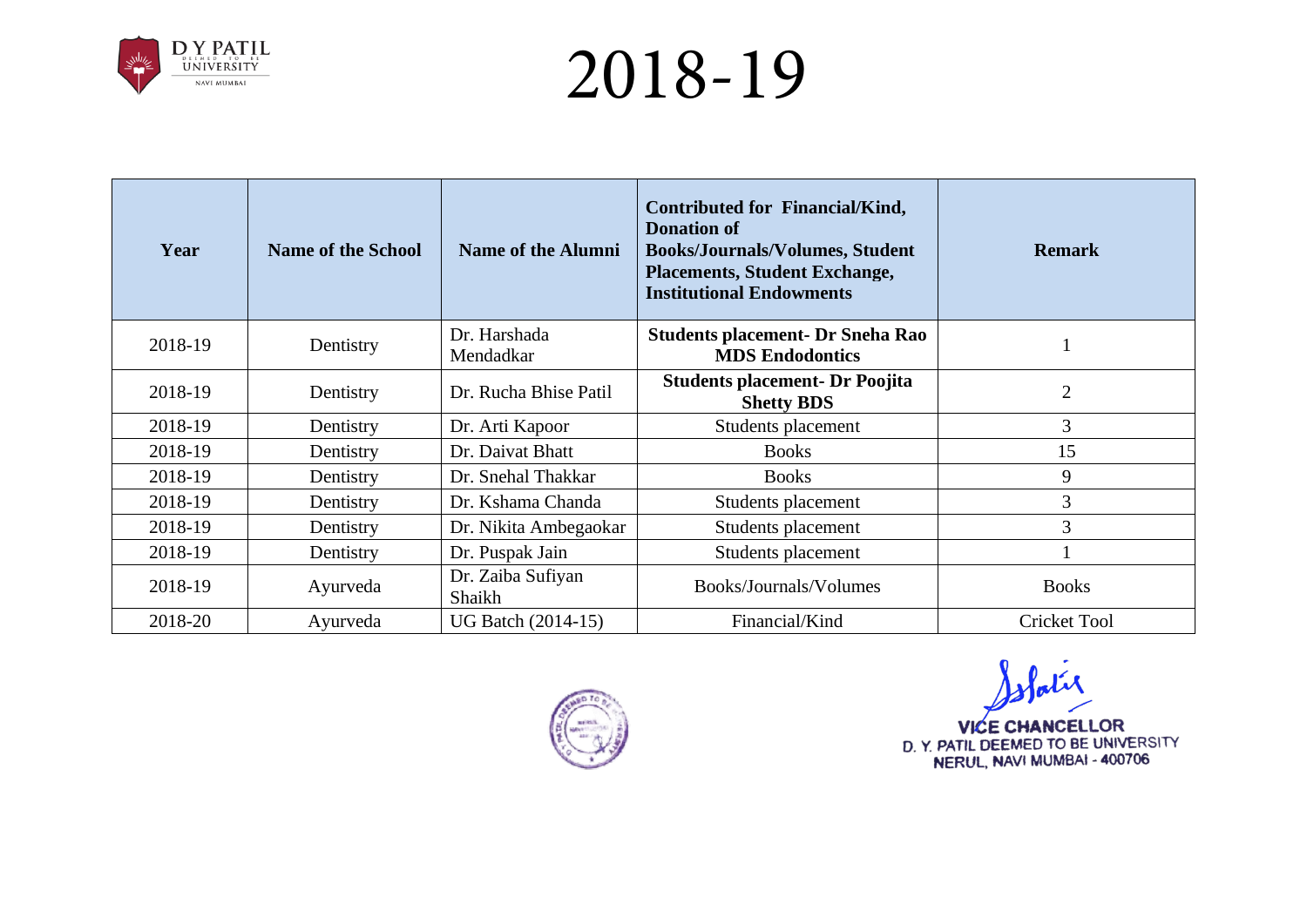

| 2018-19 | Medicine | Dr. Bharati Vivek<br>Nalgirkar    | Financial/Kind         | 1. Sponsorship Rs 45,000 For<br>Wellness conclave every Year<br>2. Sponsorship Rs 1.25 L For<br>physiology Week celebrated<br>3. Sponsorship Rs 1,00,000 For<br>Academic and othe Expenses<br>4. Sponsorship Rs 2,00,000<br>Lakhs Forthe physiology Quiz<br>(QORTEX) |
|---------|----------|-----------------------------------|------------------------|----------------------------------------------------------------------------------------------------------------------------------------------------------------------------------------------------------------------------------------------------------------------|
| 2018-19 | Medicine | Dr. Sonia Kundu                   | Financial/Kind         | <b>Donated Ambulance</b>                                                                                                                                                                                                                                             |
| 2018-19 | Medicine | Dr.AliMudabbir                    | Financial/Kind         | Rs 89,000 sponsored for<br>Fresher's Party                                                                                                                                                                                                                           |
| 2018-19 | Medicine | Dr.AliMudabbir                    | Financial/Kind         | Rs 55,000 sponsored for<br>Olympia                                                                                                                                                                                                                                   |
| 2018-19 | Medicine | Dr.AliMudabbir                    | Financial/Kind         | Rs 2,55,000 sponsore for the<br>Medical Premier League                                                                                                                                                                                                               |
| 2018-19 | Medicine | Dr. Nirali Patel                  | Financial/Kind         | Fee Donation for Allied Health<br>Student - Shravani Oulkar                                                                                                                                                                                                          |
| 2018-19 | Medicine | Dr. Abhishek Das                  | Financial/Kind         | Furniture for HOD Room<br>Radiology worth Rs 99,000                                                                                                                                                                                                                  |
| 2018-19 | Medicine | Dr. Somnath Malikmar              | Financial/Kind         | Donated Glucometer, Weighing<br><b>Machine And Books</b>                                                                                                                                                                                                             |
| 2018-19 | Medicine | Dr. Somnath Malikmar              | Financial/Kind         | Sponsored Rs 14,00,000 for<br><b>Transcatheter Aortic Valve</b><br>Implantation                                                                                                                                                                                      |
| 2018-19 | Medicine | <b>MD</b> Pathology Batch<br>2015 | Books/Journals/Volumes | <b>Donated Surgical Pathology</b><br>Volume 1&2 11th Edition by<br>Rosai& Ackerman                                                                                                                                                                                   |



slatie VICE CHANCELLOR<br>D.Y. PATIL DEEMED TO BE UNIVERSITY<br>NERUL, NAVI MUMBAI - 400706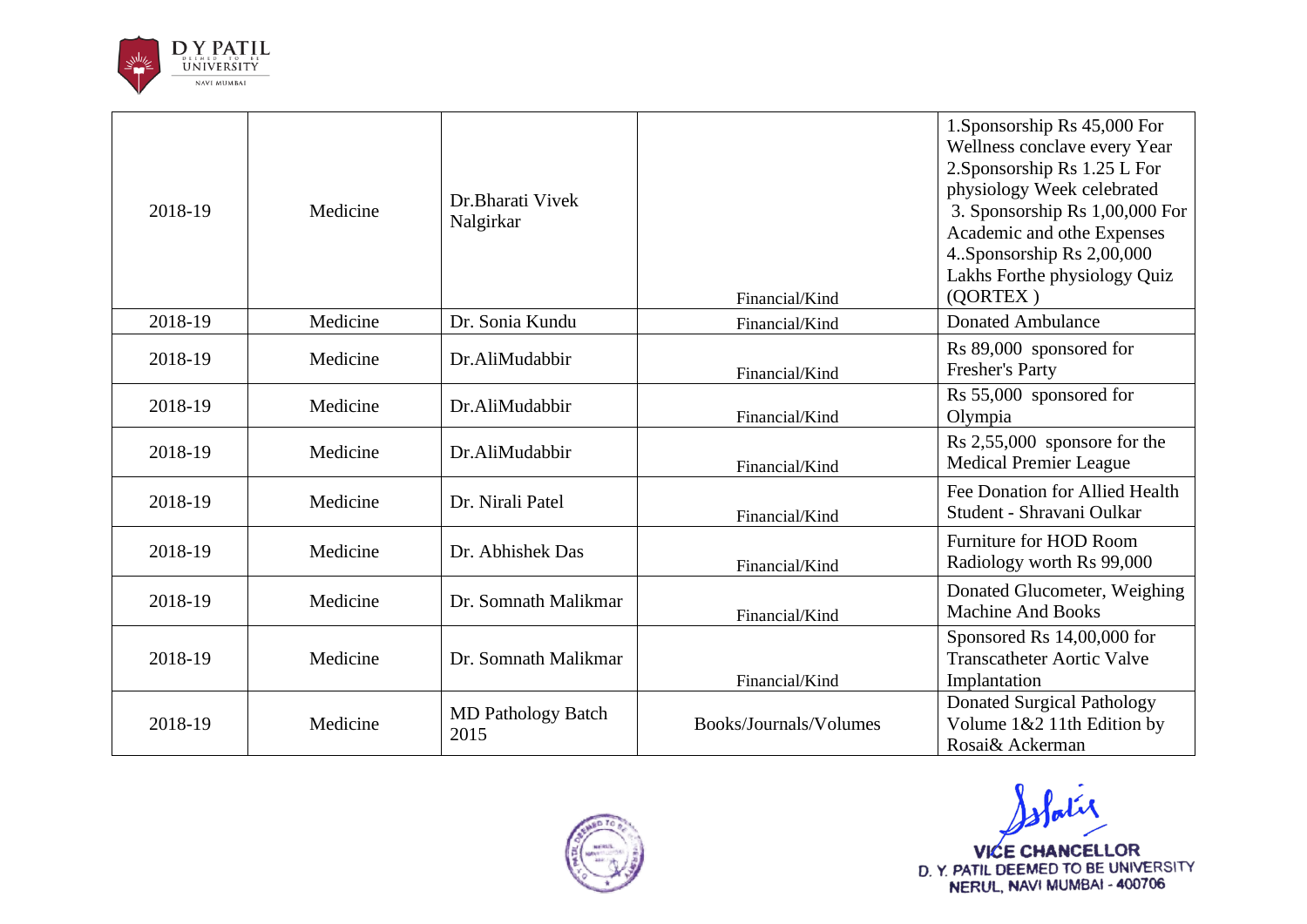

| 2018-19   | Medicine                    | Dr. PradnyaDeolekar                                                                                                                                              | Books/Journals/Volumes          | <b>Donated Practical</b><br>Pharmacology, MCQ in<br>Pharmacology, Condensed<br>Pharmacology |
|-----------|-----------------------------|------------------------------------------------------------------------------------------------------------------------------------------------------------------|---------------------------------|---------------------------------------------------------------------------------------------|
| 2018-19   | Medicine                    | Dr. Vaishali Thakare                                                                                                                                             | Books/Journals/Volumes          | Donated Practical manual of<br>pharmacology, Experimental $\&$<br>clinical pharmacology     |
| 2018-19   | Medicine                    | Dr. Bharati Vivek<br>Nalgirkar                                                                                                                                   | Books/Journals/Volumes          | <b>Donated Essentials of Medical</b><br>Biochemistry, Art of teaching<br>medical students   |
| 2018-19   | Medicine                    | Dr. ChetashreeGavate                                                                                                                                             | Books/Journals/Volumes          | Donated Essentials of Forensic<br>Medicine & Toxicology - 27th<br>Edition                   |
| 2018-19   | Medicine                    | Dr. LavinaLoungani                                                                                                                                               | <b>Institutional Endowments</b> | Guest Lecture - Frozen section<br>and IHC on Lymphoma                                       |
| 2018-19   | Medicine                    | Dr. RochanaBakshi                                                                                                                                                | <b>Institutional Endowments</b> | <b>Guest Lecture - Enhanced</b><br>recovery after surgery                                   |
| 2018-19   | Medicine                    | Dr. Rajiv Rao.                                                                                                                                                   | <b>Institutional Endowments</b> | Gold medal for MD Pathology                                                                 |
| 2018-19   | Medicine                    | Dr. Bharati Vivek<br>Nalgirkar                                                                                                                                   | <b>Institutional Endowments</b> | <b>Excellance in Physiology</b><br>Award                                                    |
| 2018-19   | School of Nursing           | 4th Year Basic B. Sc<br>Nursing 2014-2018<br>Batch, 2nd Year P. B.<br>B. Sc 2016-2018 Batch<br>and 2nd Year M. Sc.<br>Nursing 2016-2018<br><b>Batch Students</b> | Financial/Kind                  | Cupboard                                                                                    |
| 2018-2019 | <b>Occupational Therapy</b> | The students of the<br>2014 batch                                                                                                                                | Financial/Kind                  | donated toys to the Paediatric<br><b>OT OPD</b>                                             |



slatir VICE CHANCELLOR<br>D. Y. PATIL DEEMED TO BE UNIVERSITY<br>NERUL, NAVI MUMBAI - 400706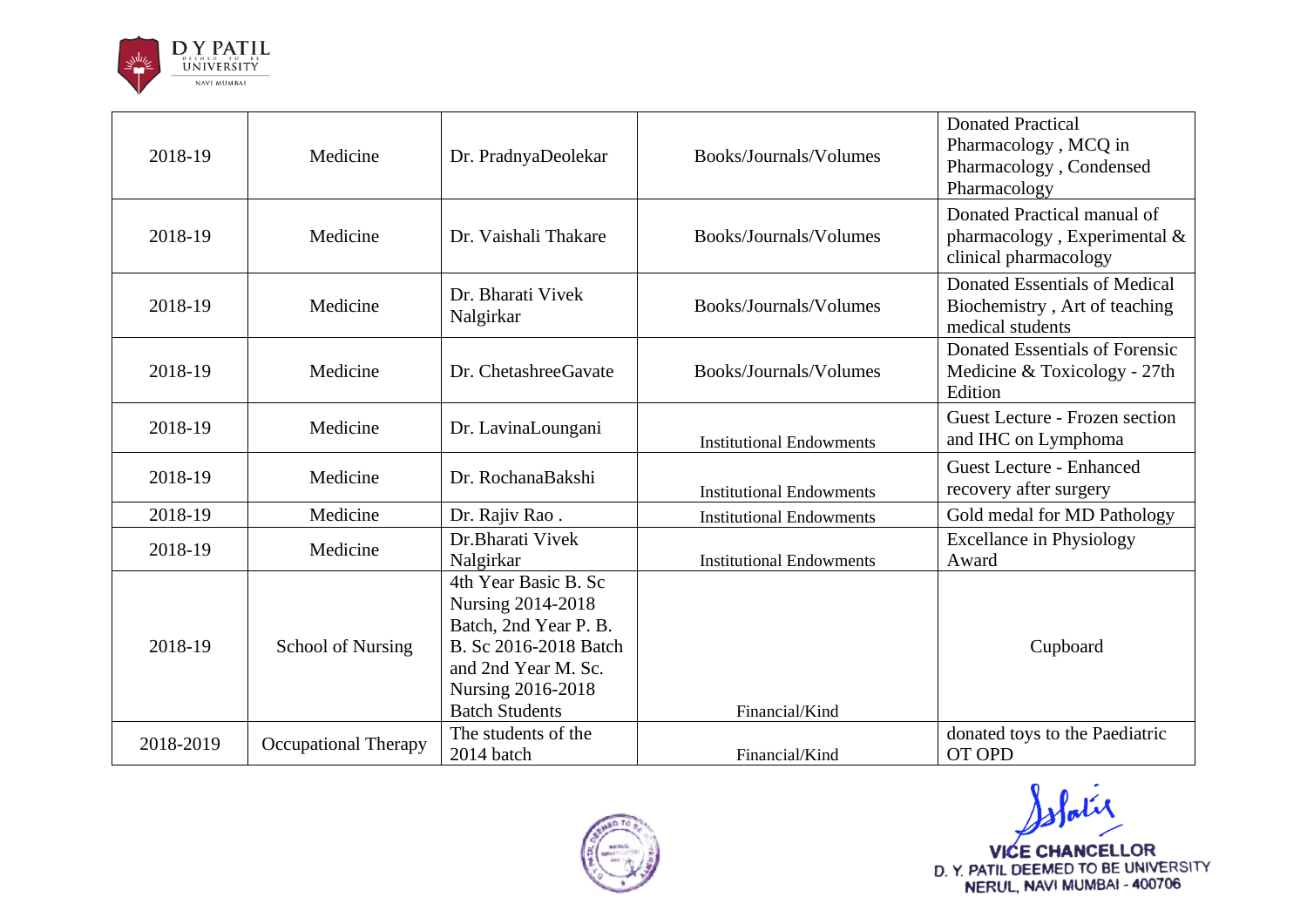

| 2018-19 | Hospitaliy and<br><b>Tourism Studies</b>                | <b>Sameer Rane</b>            | Financial/Kind         | computers, kitchen equipment<br>for lab and books for library |
|---------|---------------------------------------------------------|-------------------------------|------------------------|---------------------------------------------------------------|
| 2018-19 | Hospitaliy and<br><b>Tourism Studies</b>                | Chirag Mhatre                 | Financial/Kind         | Housekeeping equipment and<br>vacuum cleaner machines         |
| 2018-19 | Hospitaliy and<br><b>Tourism Studies</b>                | <b>Oommen Jitin Thomas</b>    | Financial/Kind         | 10 computers for IT lab                                       |
| 2018-19 | School of<br>Biotechnology and<br><b>Bioinformatics</b> | Dr Bhakti Mhatre              | Books/Journals/Volumes | <b>Book</b>                                                   |
| 2018-19 | School of<br>Biotechnology and<br><b>Bioinformatics</b> | Dr Bhakti Mhatre              | Books/Journals/Volumes | <b>Book</b>                                                   |
| 2018-19 | School of<br>Biotechnology and<br><b>Bioinformatics</b> | Dr Yadnya Parvate             | Books/Journals/Volumes | <b>Book</b>                                                   |
| 2018-19 | School of<br>Biotechnology and<br><b>Bioinformatics</b> | Dr Bhakti Mhatre              | Books/Journals/Volumes | <b>Book</b>                                                   |
| 2018-19 | School of<br>Biotechnology and<br><b>Bioinformatics</b> | Dr Bhakti Mhatre              | Books/Journals/Volumes | <b>Book</b>                                                   |
| 2018-19 | D.Y. Patil University,<br>School of<br>Physiotherapy    | 4th BPT and MPT -2<br>2016-17 | Financial /Kind        | Paraffin wax bath manufactured<br>by Biotech                  |



ofatie

VICE CHANCELLOR<br>D. Y. PATIL DEEMED TO BE UNIVERSITY<br>NERUL, NAVI MUMBAI - 400706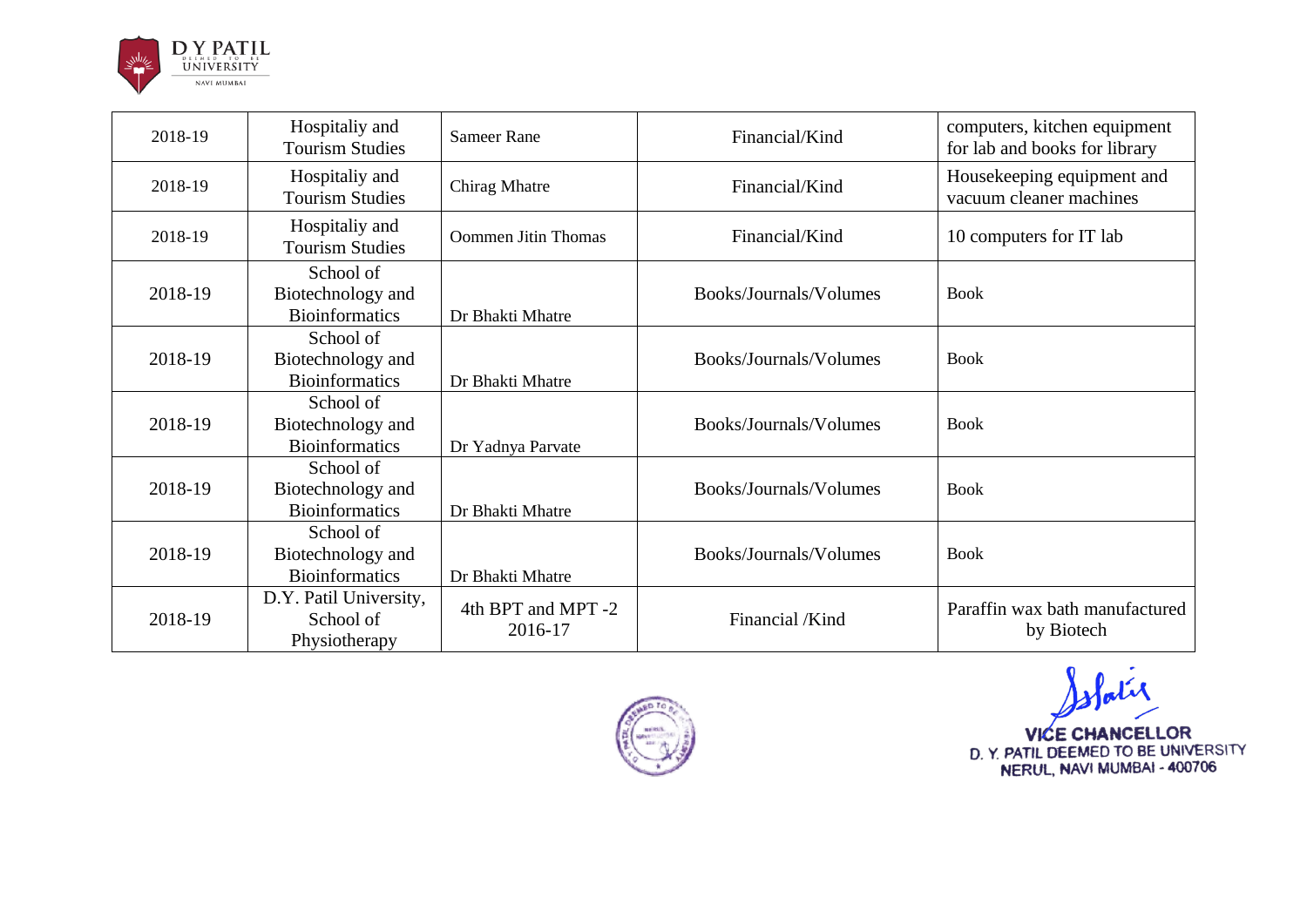

| Year    | <b>Name of the School</b> | <b>Name of the Alumni</b> | <b>Contributed for Financial/Kind,</b><br><b>Donation of</b><br><b>Books/Journals/Volumes, Student</b><br><b>Placements, Student Exchange,</b><br><b>Institutional Endowments</b> | <b>Remark</b>  |
|---------|---------------------------|---------------------------|-----------------------------------------------------------------------------------------------------------------------------------------------------------------------------------|----------------|
| 2017-18 | Dentistry                 | Dr. Aditya Shinde         | Students placement                                                                                                                                                                |                |
| 2017-18 | Dentistry                 | Dr. Tanushree Sancheti    | Students placement                                                                                                                                                                |                |
| 2017-18 | Dentistry                 | Dr. Sheena Soni           | Students placement                                                                                                                                                                | $\overline{2}$ |
| 2017-18 | Dentistry                 | Dr. Tej Joshi             | Students placement                                                                                                                                                                |                |
| 2017-18 | Dentistry                 | Dr. Chamria Cherry        | Students placement                                                                                                                                                                |                |
| 2017-18 | Dentistry                 | Dr. Mangesh Kulkarni      | Students placement                                                                                                                                                                |                |
| 2017-18 | Dentistry                 | Dr. Bhavana Pawar         | Students placement                                                                                                                                                                | $\overline{2}$ |
| 2017-18 | Dentistry                 | Dr. Jil Rathod            | Students placement                                                                                                                                                                |                |
| 2017-18 | Dentistry                 | Dr. Kopal Vij             | Students placement                                                                                                                                                                | 3              |
| 2017-18 | Dentistry                 | Dr. Mohit Jain            | <b>Students placement- Dr Devansh</b><br>Doshi BDS                                                                                                                                |                |
| 2017-18 | Dentistry                 | Dr. Pranay Pardeshi       | Students placement                                                                                                                                                                |                |
| 2017-18 | Dentistry                 | Dr. Nikita Dodeja         | Students placement                                                                                                                                                                |                |
| 2017-18 | Dentistry                 | Dr. Sobiya D.             | Students placement                                                                                                                                                                | $\overline{2}$ |
| 2017-18 | Dentistry                 | Dr. Anchal Chopra         | Students placement                                                                                                                                                                | 3              |



Solatie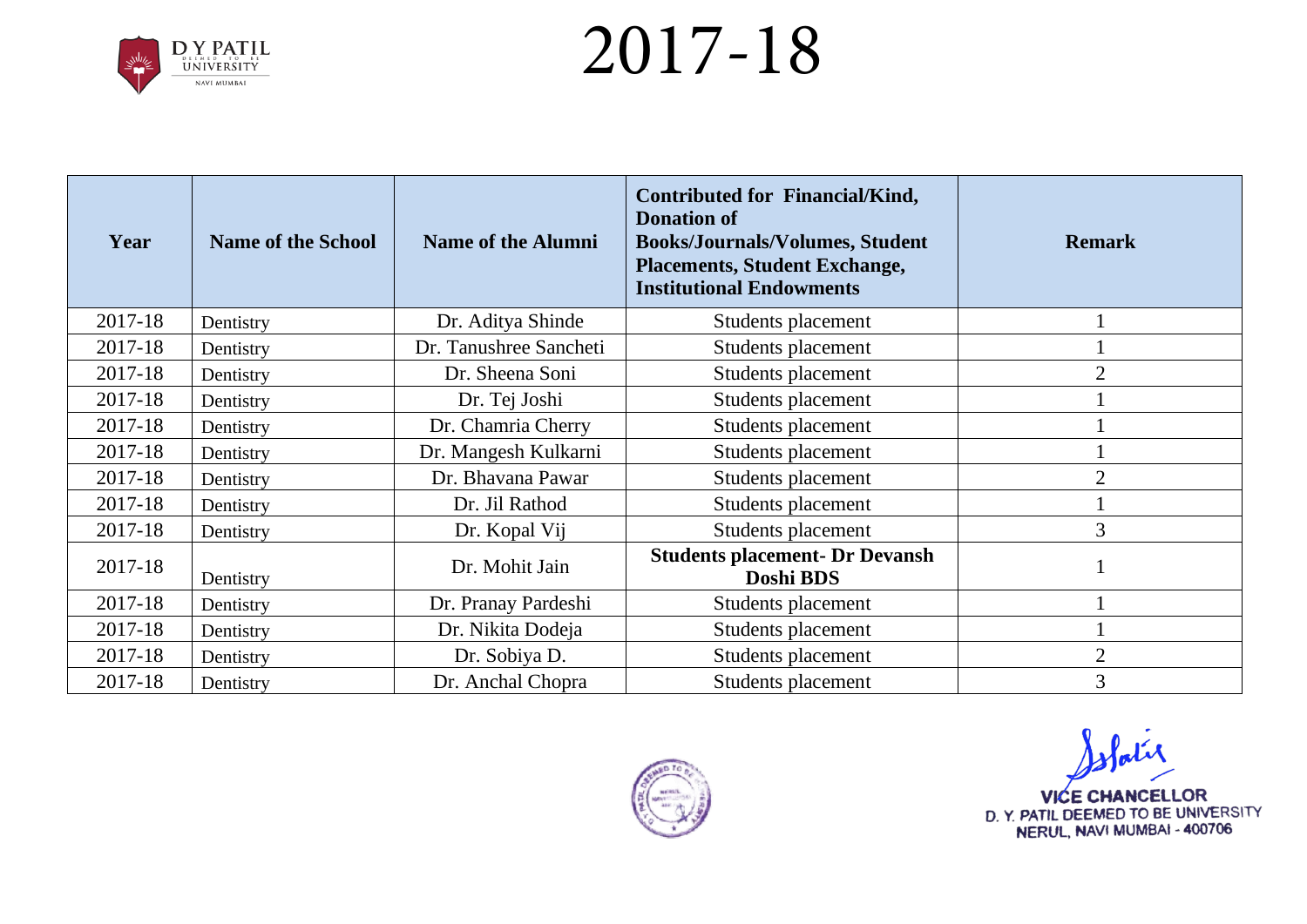

| 2017-18   | Ayurveda   | Dr. Kiran Pandit                     | <b>Institutional Endowments</b> | Lecture                                                                                                                                                                                                                                                              |
|-----------|------------|--------------------------------------|---------------------------------|----------------------------------------------------------------------------------------------------------------------------------------------------------------------------------------------------------------------------------------------------------------------|
| 2017-18   | Medicine   | Dr.Bharati Vivek<br>Nalgirkar        | Financial/Kind                  | 1. Sponsorship Rs 45,000 For<br>Wellness conclave every Year<br>2. Sponsorship Rs 1.25 L For<br>physiology Week celebrated<br>3. Sponsorship Rs 1,00,000 For<br>Academic and othe Expenses<br>4. Sponsorship Rs 2,00,000<br>Lakhs Forthe physiology Quiz<br>(QORTEX) |
| 2017-18   | Medicine   | Dr.Ali Mudabbir                      | Financial/Kind                  | Rs 61,000 sponsored for<br>Olympia MBBS Team                                                                                                                                                                                                                         |
| 2017-18   | Medicine   | Dr.Ali Mudabbir                      | Financial/Kind                  | $Rs 1,00,000$ sponsored for<br><b>Fresher's Party</b>                                                                                                                                                                                                                |
| 2017-18   | Medicine   | Dr.Ali Mudabbir                      | Financial/Kind                  | Rs1,20,000 sponsored for the<br><b>Medical Premier League</b>                                                                                                                                                                                                        |
| 2017-18   | Medicine   | <b>MD Radiology Batch</b><br>2014-17 | Financial/Kind                  | <b>Donated Projector</b>                                                                                                                                                                                                                                             |
| 2017-18   | Medicine   | Dr.Jitendra Jain                     | <b>Institutional Endowments</b> | Talk on Lower Back Pain                                                                                                                                                                                                                                              |
| 2017-18   | Medicine   | Dr. Rajiv Rao.                       | <b>Institutional Endowments</b> | Gold medal for MD Pathology                                                                                                                                                                                                                                          |
| 2017-18   | Medicine   | Dr.Bharati Vivek<br>Nalgirkar        | <b>Institutional Endowments</b> | <b>Excellance in Physiology Award</b>                                                                                                                                                                                                                                |
| 2017-2018 | Management | <b>Chetan Gautam</b>                 | Books/Journals/Volumes          | 3 books donated                                                                                                                                                                                                                                                      |
| 2017-2018 | Management | Gadekar Ekta Santosh                 | <b>Student Placements</b>       | 2 students placed                                                                                                                                                                                                                                                    |
| 2017-2018 | Management | Salian Nisha Vijay<br>Premalatha     | <b>Student Placements</b>       | 2 students placed                                                                                                                                                                                                                                                    |
| 2017-2018 | Management | <b>OM Yadav</b>                      | <b>Student Placements</b>       | 2 students placed                                                                                                                                                                                                                                                    |
| 2017-2018 | Management | Rahul Chakrapani                     | <b>Student Placements</b>       | 3 students placed                                                                                                                                                                                                                                                    |
| 2017-2018 | Management | Patil Aditya Vijay                   | <b>Student Placements</b>       | 2 students placed                                                                                                                                                                                                                                                    |
| 2017-2018 | Management | Sood Snigdha Dinesh Sunita           | <b>Student Placements</b>       | 4 students placed                                                                                                                                                                                                                                                    |

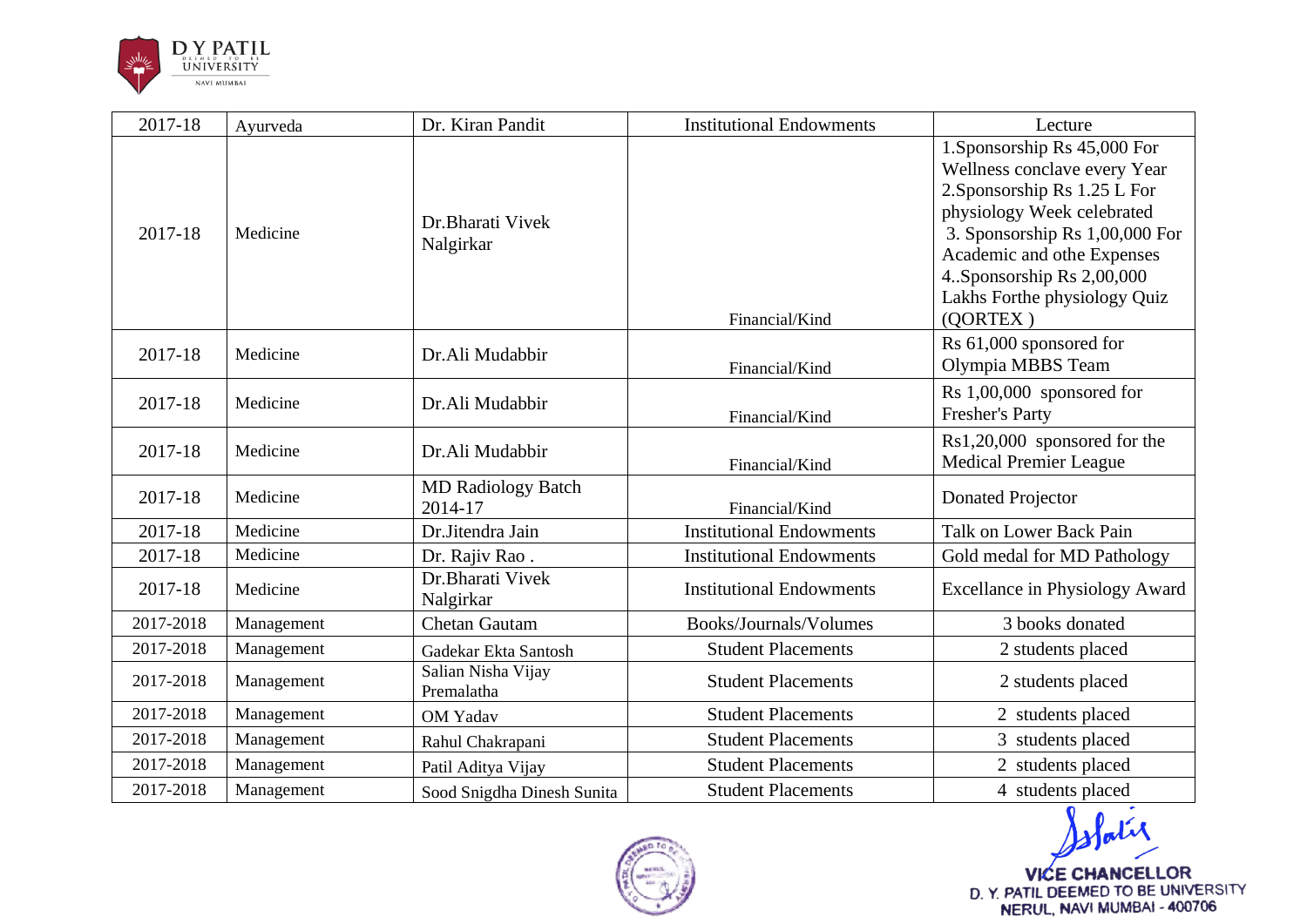

| 2017-2018 | Management                                              | Swapnalee Joshi                                                                                                                                                  | <b>Student Placements</b>       | 2 students placed                                                              |
|-----------|---------------------------------------------------------|------------------------------------------------------------------------------------------------------------------------------------------------------------------|---------------------------------|--------------------------------------------------------------------------------|
| 2017-2018 | Management                                              | Samruddhi Kolutkar                                                                                                                                               | <b>Student Placements</b>       | 3 students placed                                                              |
| 2017-2018 | Management                                              | Sheetal Aditya                                                                                                                                                   | <b>Institutional Endowments</b> | Visiting faculty                                                               |
| 2017-2018 | Management                                              | <b>Jessica Pius</b>                                                                                                                                              | <b>Institutional Endowments</b> | Visiting faculty                                                               |
| 2017-2018 | Management                                              | Prakash Mahale                                                                                                                                                   | <b>Institutional Endowments</b> | Visiting faculty                                                               |
| 2017-2018 | Management                                              | Ramya Nair                                                                                                                                                       | <b>Institutional Endowments</b> | Visiting faculty                                                               |
| 2017-2018 | Management                                              | AlpanaGK                                                                                                                                                         | <b>Institutional Endowments</b> | Visiting faculty                                                               |
| 2017-2018 | Management                                              | Sarabpreet Kaur                                                                                                                                                  | <b>Institutional Endowments</b> | Visiting faculty                                                               |
| 2017-2018 | Management                                              | Priyanka Sonawane                                                                                                                                                | <b>Institutional Endowments</b> | Visiting faculty                                                               |
| 2017-2018 | Management                                              | Rakesh V                                                                                                                                                         | <b>Institutional Endowments</b> | Visiting faculty                                                               |
| 2017-2018 | Management                                              | Tanmay Sinnarkar                                                                                                                                                 | <b>Institutional Endowments</b> | Visiting faculty                                                               |
| 2017-18   | Nursing                                                 | 4th Year Basic B. Sc<br>Nursing 2013-2017<br>Batch, 2nd Year P. B. B.<br>Sc 2015-2017 Batch and<br>2nd Year M. Sc. Nursing<br>2015-2017 Batch<br><b>Students</b> | Financial/Kind                  | Camera                                                                         |
| 2017-2018 | <b>Occupational Therapy</b>                             | The students of the 2013<br>batch                                                                                                                                | Books/Journals/Volumes          | Xeroxes of 3 books to the<br>departmental library                              |
| 2017-18   | Hospitality and Tourism<br><b>Studies</b>               | Karan Khanna                                                                                                                                                     | Financial/Kind                  | 05 computers for IT lab and<br>housekeeping equipment for<br>accommodation lab |
| 2017-18   | Hospitality and Tourism<br><b>Studies</b>               | Mohan Mitwa                                                                                                                                                      | Financial/Kind                  | Computers, kitchen equipment<br>for lab and books for library                  |
| 2017-18   | School of<br>Biotechnology and<br><b>Bioinformatics</b> | Madhura Paranjpe                                                                                                                                                 | Books/Journals/Volumes          | <b>Book</b>                                                                    |



Pati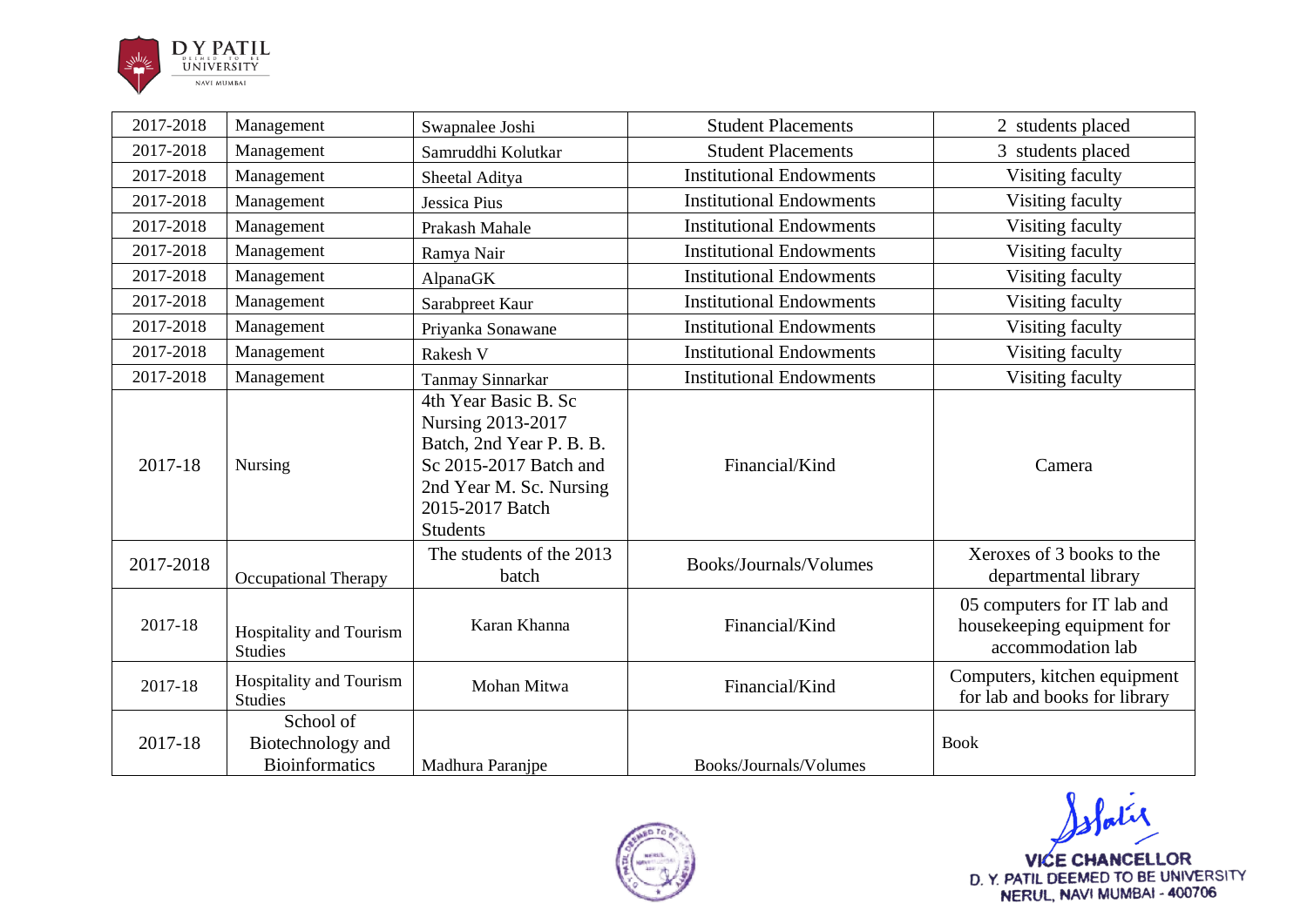

|         | School of             |                  |                        |             |
|---------|-----------------------|------------------|------------------------|-------------|
| 2017-18 | Biotechnology and     |                  |                        | <b>Book</b> |
|         | <b>Bioinformatics</b> | Madhura Paranjpe | Books/Journals/Volumes |             |
|         | School of             |                  |                        |             |
| 2017-18 | Biotechnology and     |                  |                        | <b>Book</b> |
|         | <b>Bioinformatics</b> | Dr. Mala Parab   | Books/Journals/Volumes |             |
|         | School of             |                  |                        |             |
| 2017-18 | Biotechnology and     |                  |                        | <b>Book</b> |
|         | <b>Bioinformatics</b> | Dr. Mala Parab   | Books/Journals/Volumes |             |
|         | School of             |                  |                        |             |
| 2017-18 | Biotechnology and     |                  |                        | <b>Book</b> |
|         | <b>Bioinformatics</b> | Dr. Mala Parab   | Books/Journals/Volumes |             |



olatie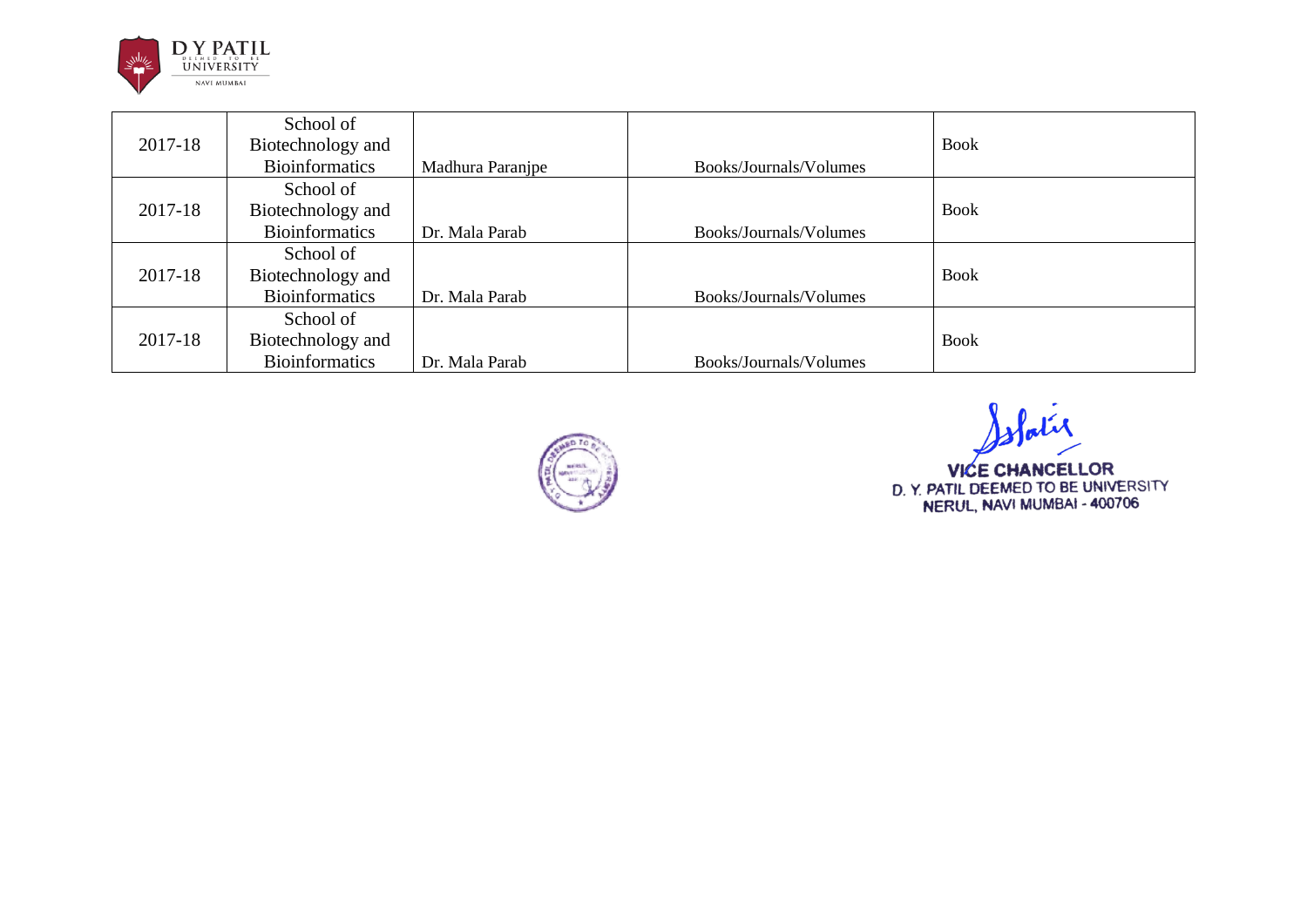

| Year        | <b>Name of the School</b> | Name of the Alumni               | <b>Contributed for</b><br><b>Financial/Kind, Donation of</b><br><b>Books/Journals/Volumes,</b><br><b>Student Placements, Student</b><br><b>Exchange, Institutional</b><br><b>Endowments</b> | <b>Remark</b>            |
|-------------|---------------------------|----------------------------------|---------------------------------------------------------------------------------------------------------------------------------------------------------------------------------------------|--------------------------|
| 2016        | Dentistry                 | Dr. Siddhant Pradhan             | Students placement                                                                                                                                                                          |                          |
| 2016        | Dentistry                 | Dr. Shagun Garg                  | Students placement                                                                                                                                                                          | $\overline{2}$           |
| 2016        | Dentistry                 | Dr. Trupti Naykodi               | Students placement                                                                                                                                                                          |                          |
| 2016        | Dentistry                 | Dr. Hans Hanoman                 | Students placement                                                                                                                                                                          |                          |
| 2016        | Dentistry                 | Dr. Dhagash Tagdiwal             | Students placement                                                                                                                                                                          |                          |
| 2016        | Dentistry                 | Dr. Keyuresh Kulkarni            | Students placement                                                                                                                                                                          |                          |
| 2016        | Dentistry                 | Dr. Frank Mehta                  | Books/Journals/Volumes                                                                                                                                                                      | 19 Books                 |
| 2016        | Dentistry                 | Dr. Khushbu Sehgal               | Books/Journals/Volumes                                                                                                                                                                      | 22 Books                 |
| 2016-<br>17 | Ayurveda                  | <b>UG Batch (2013-14)</b>        | Financial/Kind                                                                                                                                                                              | Plants                   |
| 2016-<br>17 | Ayurveda                  | Dr. Kalpesh Mande                | Financial/Kind                                                                                                                                                                              | Ganapati Murti           |
| 2016-<br>17 | Medicine                  | MD Pathology Batch 2013-<br>2016 | Financial/Kind                                                                                                                                                                              | <b>Donated Microwave</b> |
| 2016-<br>17 | Medicine                  | MD Radiology Batch 2013-<br>2016 | Financial/Kind                                                                                                                                                                              | Donated Hard disc        |



slatie **VICE CHANCELLOR** D. Y. PATIL DEEMED TO BE UNIVERSITY<br>NERUL, NAVI MUMBAI - 400706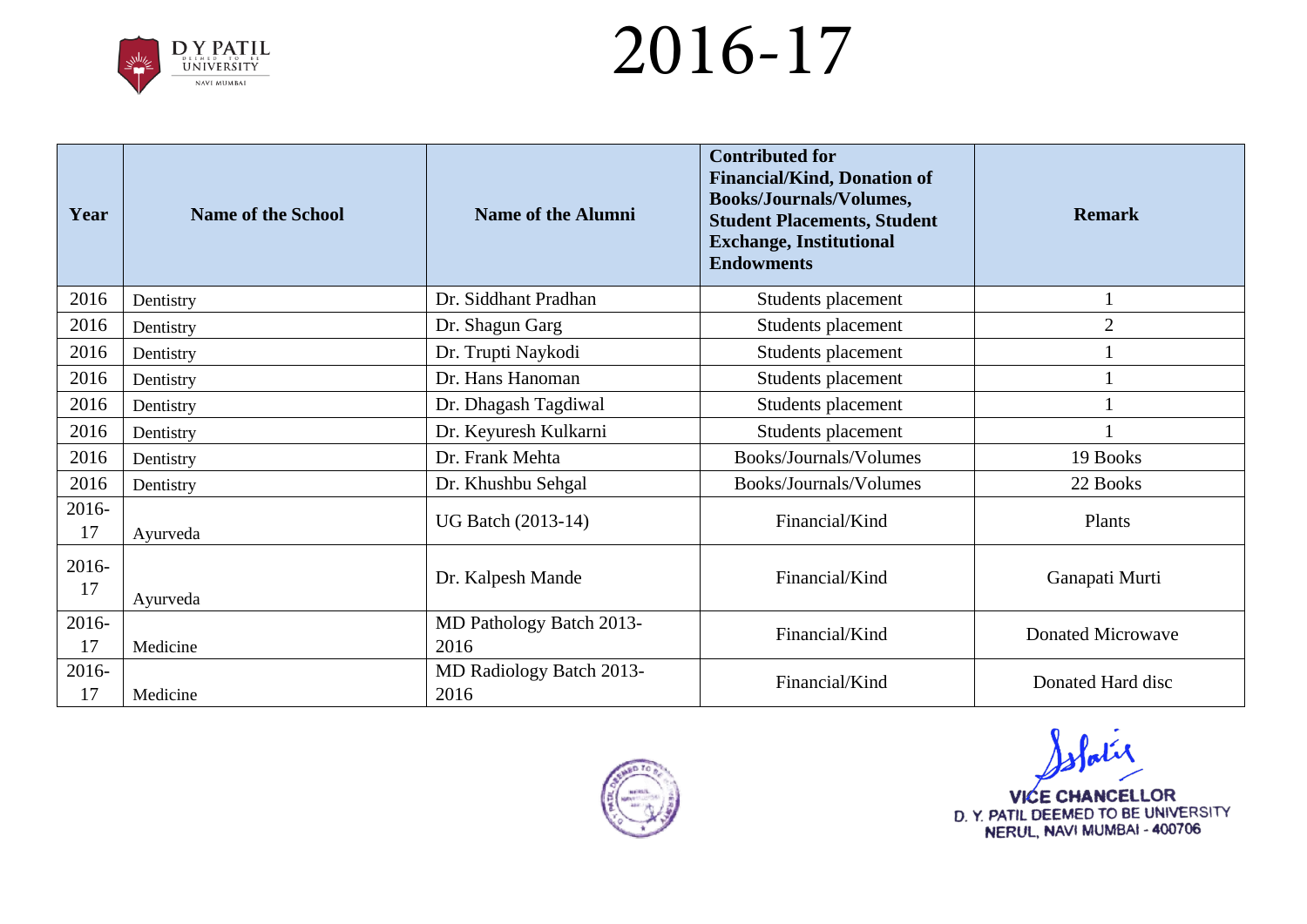

| 2016-<br>17   | Medicine   | Dr. Bharati Vivek Nalgirkar | Financial/Kind                  | 1. Sponsorship Rs 45,000 For<br>Wellness conclave every Year<br>2. Sponsorship Rs 1.25 L For<br>physiology Week celebrated<br>3. Sponsorship Rs 1,00,000<br>For Academic and othe<br><b>Expenses</b><br>4. Sponsorship Rs 2,00,000<br>Lakhs Forthe physiology Quiz<br>(QORTEX) |
|---------------|------------|-----------------------------|---------------------------------|--------------------------------------------------------------------------------------------------------------------------------------------------------------------------------------------------------------------------------------------------------------------------------|
| 2016-<br>17   | Medicine   | Dr.Ali Mudabbir             | Financial/Kind                  | Rs 47,000 sponsored for<br>Olympia MBBS Team                                                                                                                                                                                                                                   |
| 2016-<br>17   | Medicine   | Dr.Ali Mudabbir             | Financial/Kind                  | Rs1,50,000 sponsored for the<br><b>Medical Premier League</b>                                                                                                                                                                                                                  |
| 2016-<br>17   | Medicine   | Dr. Bharati Vivek Nalgirkar | <b>Institutional Endowments</b> | <b>Excellance in Physiology</b><br>Award                                                                                                                                                                                                                                       |
| 2016-<br>2017 | Management | Ajinkya Hemgude             | Books/Journals/Volumes,         | 13 Books donated                                                                                                                                                                                                                                                               |
| 2016-<br>2017 | Management | Abdul Latif Shaikh          | <b>Institutional Endowments</b> | Visiting faculty                                                                                                                                                                                                                                                               |
| 2016-<br>2017 | Management | Neetu Marwa                 | <b>Institutional Endowments</b> | Visiting faculty                                                                                                                                                                                                                                                               |
| 2016-<br>2017 | Management | Heta Mehta                  | <b>Institutional Endowments</b> | Visiting faculty                                                                                                                                                                                                                                                               |
| 2016-<br>2017 | Management | Shilpa Verma                | <b>Institutional Endowments</b> | Visiting faculty                                                                                                                                                                                                                                                               |
| 2016-<br>2017 | Management | Ragini Kalastri             | <b>Institutional Endowments</b> | Visiting faculty                                                                                                                                                                                                                                                               |
| 2016-<br>2017 | Management | Priya Mohite                | <b>Institutional Endowments</b> | Visiting faculty                                                                                                                                                                                                                                                               |
| 2016-<br>2017 | Management | Siddharth Rao               | <b>Institutional Endowments</b> | Visiting faculty                                                                                                                                                                                                                                                               |



Slatir VICE CHANCELLOR<br>D. Y. PATIL DEEMED TO BE UNIVERSITY<br>NERUL, NAVI MUMBAI - 400706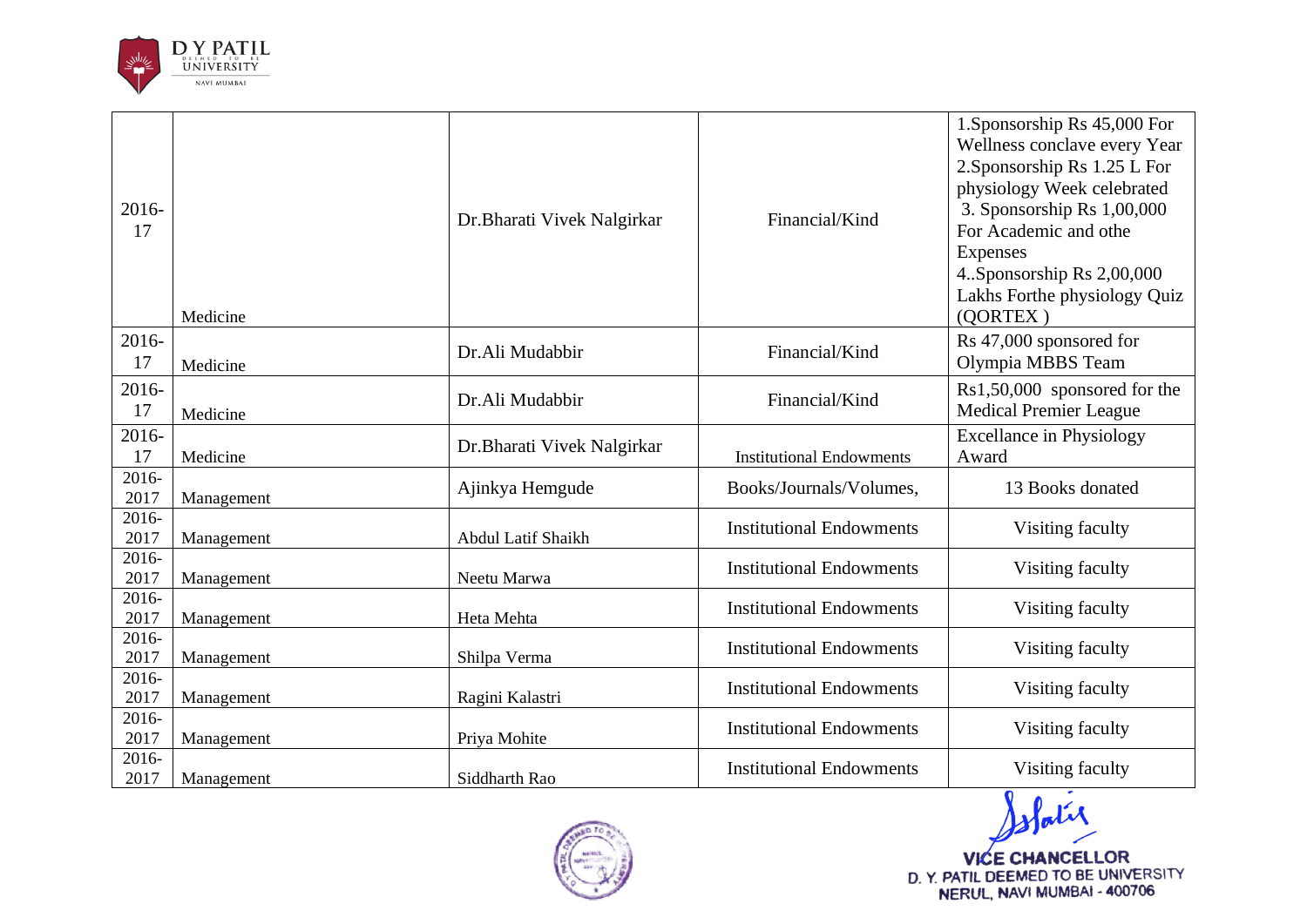

| 2016-<br>2017 | Management                                           | Radhika Menon                                                                                                                                       | <b>Institutional Endowments</b> | Visiting faculty                                                             |
|---------------|------------------------------------------------------|-----------------------------------------------------------------------------------------------------------------------------------------------------|---------------------------------|------------------------------------------------------------------------------|
| 2016-<br>17   | <b>Nursing</b>                                       | 4th Year Basic B. Sc Nursing<br>2012-2016 Batch, 2nd Year P.<br>B. B. Sc 2014-2016 Batch and<br>2nd Year M. Sc. Nursing<br>2014-2016 Batch Students | Financial/Kind                  | Laptop                                                                       |
| 2016-<br>2017 | Occupational Therapy                                 | Vitthal Kandekar, Purnima<br>Kandekar, Kinjal Chandra                                                                                               | <b>Institutional Endowments</b> | The alumni conducted a<br>seminar on "Healthcare and<br>Hospital Management" |
| 2016<br>$-17$ | Hospitaliy and Tourism Studies                       | <b>Tushar Pawar</b>                                                                                                                                 | Financial/Kind                  | Kitchen and bakery equipment                                                 |
| 2016<br>$-17$ | Hospitaliy and Tourism Studies                       | Sahib Singh                                                                                                                                         | Financial/Kind                  | Kitchen equipment and<br>cutlery                                             |
| 2016-<br>17   | School of Biotechnology and<br><b>Bioinformatics</b> | Dr Sheetal Sonawadekar                                                                                                                              | Books/Journals/Volumes          | <b>Book</b>                                                                  |
| 2016-<br>17   | School of Biotechnology and<br><b>Bioinformatics</b> | Dr Sheetal Sonawadekar                                                                                                                              | Books/Journals/Volumes          | <b>Book</b>                                                                  |
| 2016-<br>17   | School of Biotechnology and<br><b>Bioinformatics</b> | Dr Sheetal Sonawadekar                                                                                                                              | Books/Journals/Volumes          | <b>Book</b>                                                                  |
| 2016-<br>17   | School of Biotechnology and<br><b>Bioinformatics</b> | Dr Reshma Pol                                                                                                                                       | Books/Journals/Volumes          | <b>Book</b>                                                                  |
| 2016-<br>17   | School of Biotechnology and<br><b>Bioinformatics</b> | Dr Sheetal Sonawadekar                                                                                                                              | Books/Journals/Volumes          | <b>Book</b>                                                                  |
| 2016-<br>17   | School of Biotechnology and<br><b>Bioinformatics</b> | Sunil Nair                                                                                                                                          | Books/Journals/Volumes          | <b>Book</b>                                                                  |
| 2016-<br>17   | School of Biotechnology and<br><b>Bioinformatics</b> | Sunil D Bhosale                                                                                                                                     | Books/Journals/Volumes          | <b>Book</b>                                                                  |
| 2016-<br>17   | School of Biotechnology and<br><b>Bioinformatics</b> | T.V.N. Sreekant                                                                                                                                     | Books/Journals/Volumes          | <b>Book</b>                                                                  |



Slatir VICE CHANCELLOR<br>D. Y. PATIL DEEMED TO BE UNIVERSITY<br>NERUL, NAVI MUMBAI - 400706